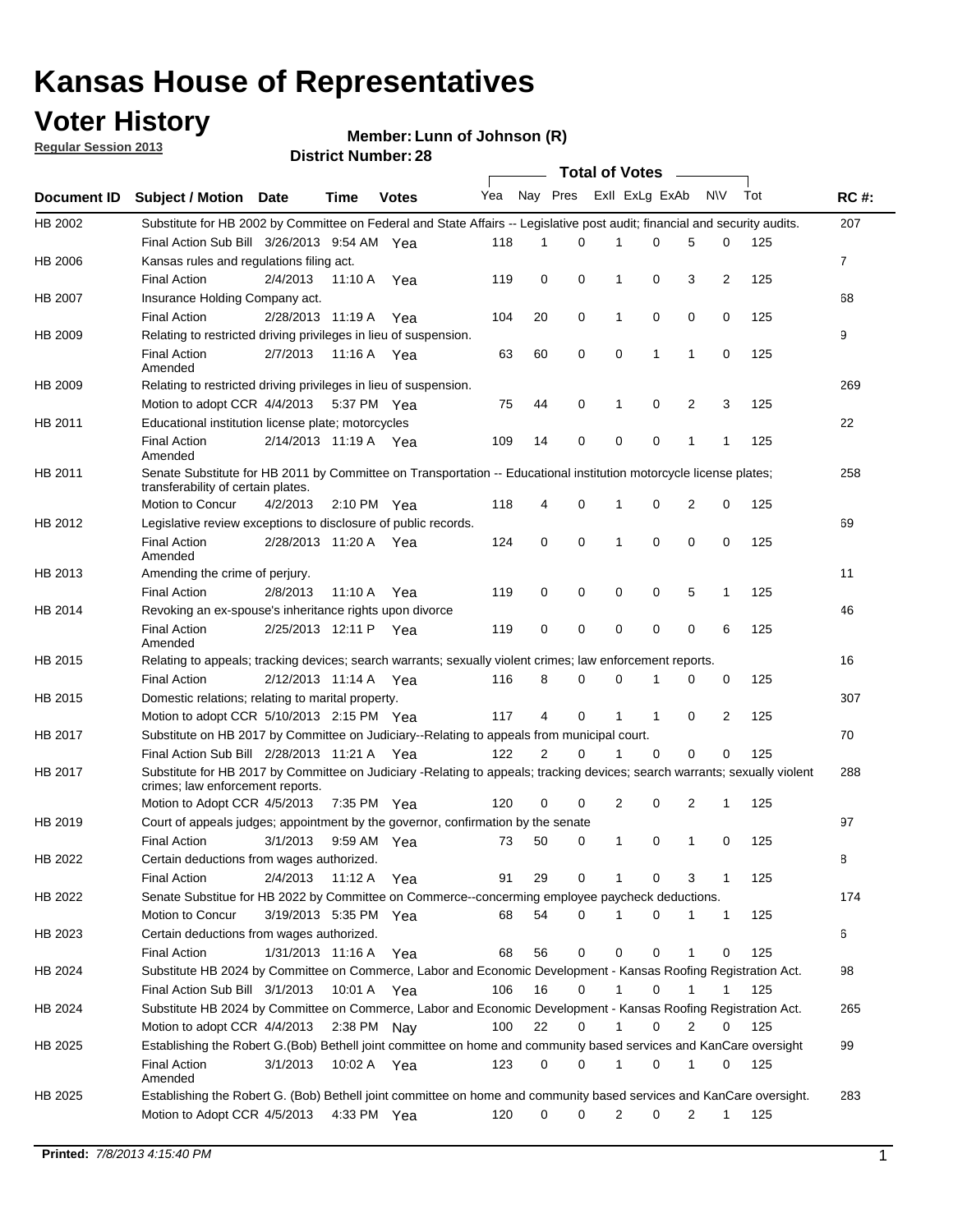### **Voter History**

**Member: Lunn of Johnson (R)** 

**Regular Session 2013**

|                    |                                                                                                                                                                                                                                                       |                       |         |              |     |                         | <b>Total of Votes</b> |                |   |                |           |     |             |
|--------------------|-------------------------------------------------------------------------------------------------------------------------------------------------------------------------------------------------------------------------------------------------------|-----------------------|---------|--------------|-----|-------------------------|-----------------------|----------------|---|----------------|-----------|-----|-------------|
| <b>Document ID</b> | <b>Subject / Motion Date</b>                                                                                                                                                                                                                          |                       | Time    | <b>Votes</b> | Yea | Nay Pres Exll ExLg ExAb |                       |                |   |                | <b>NV</b> | Tot | <b>RC#:</b> |
| HB 2028            | Providing for venue in Shawnee County District Court in certain forfeiture proceedings                                                                                                                                                                |                       |         |              |     |                         |                       |                |   |                |           |     | 12          |
|                    | <b>Final Action</b><br>Amended                                                                                                                                                                                                                        | 2/8/2013              | 11:12 A | Yea          | 119 | 1                       | 0                     | 0              | 0 | 5              | 0         | 125 |             |
| HB 2028            | Providing for venue in Shawnee County District Court in certain forfeiture proceedings                                                                                                                                                                |                       |         |              |     |                         |                       |                |   |                |           |     | 199         |
|                    | Motion to Concur                                                                                                                                                                                                                                      | 3/25/2013 9:36 AM Yea |         |              | 120 | 0                       | 0                     | 2              | 0 | 2              | 1         | 125 |             |
| HB 2030            | Creating wounded warrior deer hunting permits for injured combat veterans.                                                                                                                                                                            |                       |         |              |     |                         |                       |                |   |                |           |     | 25          |
|                    | <b>Final Action</b><br>Amended                                                                                                                                                                                                                        | 2/15/2013 11:16 A Yea |         |              | 115 | 0                       | 0                     | 2              | 2 | 3              | 3         | 125 |             |
| HB 2033            | Concerning the regulation of knives                                                                                                                                                                                                                   |                       |         |              |     |                         |                       |                |   |                |           |     | 143         |
|                    | <b>Final Action</b>                                                                                                                                                                                                                                   | 3/7/2013              | 12:12 P | Yea          | 93  | 28                      | 0                     | 1              | 0 | 3              | 0         | 125 |             |
| HB 2033            | Concerning the regulation of knives.                                                                                                                                                                                                                  |                       |         |              |     |                         |                       |                |   |                |           |     | 270         |
|                    | Motion to adopt CCR 4/4/2013                                                                                                                                                                                                                          |                       |         | 5:43 PM Yea  | 95  | 26                      | 0                     |                | 0 | 3              | 0         | 125 |             |
| HB 2034            | Human trafficking; crimes of commercial sexual exploitation of a child, selling sexual relations, promoting the sale of sexual<br>relations and buying sexual relations; children in need of care; staff secure faciliies.                            |                       |         |              |     |                         |                       |                |   |                |           |     | 17          |
|                    | <b>Final Action</b><br>Amended                                                                                                                                                                                                                        | 2/12/2013 11:16 A Yea |         |              | 124 | 0                       | 0                     | 0              | 1 | 0              | 0         | 125 |             |
| HB 2034            | S Sub for HB 2034 by Committee on Judiciary - Human trafficking; crimes of commercial sexual exploitation of a child, selling<br>sexual relations, promoting the sale of sexual relations and buying sexual relations; children in need of care;staff |                       |         |              |     |                         |                       |                |   |                |           |     | 282         |
|                    | Motion to Adopt CCR 4/5/2013 4:18 PM Yea                                                                                                                                                                                                              |                       |         |              | 120 | 0                       | 0                     | $\overline{2}$ | 0 | $\overline{2}$ | 1         | 125 |             |
| HB 2035            | Cities; experience requirements for plumbers, electricians and certain mechanical contractors.                                                                                                                                                        |                       |         |              |     |                         |                       |                |   |                |           |     | 29          |
|                    | <b>Final Action</b>                                                                                                                                                                                                                                   | 2/18/2013 11:16 A     |         | Yea          | 117 | 2                       | 0                     | 2              | 0 | 4              | 0         | 125 |             |
| HB 2037            | Public property; religious displays; other displays.                                                                                                                                                                                                  |                       |         |              |     |                         |                       |                |   |                |           |     | 176         |
|                    | <b>Final Action</b>                                                                                                                                                                                                                                   | 3/20/2013 10:27 A     |         | Yea          | 120 | 3                       | 0                     |                | 0 | 1              | 0         | 125 |             |
| HB 2041            | Criminal history record information; definition; municipal court reporting; district court reporting.                                                                                                                                                 |                       |         |              |     |                         |                       |                |   |                |           |     | 19          |
|                    | <b>Final Action</b>                                                                                                                                                                                                                                   | 2/13/2013 11:23 A     |         | Yea          | 119 | 3                       | 0                     | $\Omega$       | 0 | 3              | 0         | 125 |             |
| HB 2042            | Appraisal of property for taxation purposes; appeals; changes.                                                                                                                                                                                        |                       |         |              |     |                         |                       |                |   |                |           |     | 158         |
|                    | <b>Final Action</b><br>Amended                                                                                                                                                                                                                        | 3/18/2013 11:19 A Yea |         |              | 109 | 12                      | 0                     | 2              | 0 | 2              | 0         | 125 |             |
| HB 2043            | Aggravated battery; driving under the influence.                                                                                                                                                                                                      |                       |         |              |     |                         |                       |                |   |                |           |     | 100         |
|                    | <b>Final Action</b><br>Amended                                                                                                                                                                                                                        | 3/1/2013              |         | 10:03 A Yea  | 123 | 0                       | 0                     | 1              | 0 | 1              | 0         | 125 |             |
| HB 2043            | Senate Substitute for HB 2043 by Committee on Judiciary - Attorney general; duties and responsibilities; notice of intent to<br>seek the death penalty.                                                                                               |                       |         |              |     |                         |                       |                |   |                |           |     | 271         |
|                    | Motion to adopt CCR 4/4/2013                                                                                                                                                                                                                          |                       |         | 5:48 PM Yea  | 121 | 0                       | 0                     | 1              | 0 | 3              | 0         | 125 |             |
| HB 2044            | Increasing the penalty for a person who distributes a controlled substance that causes great bodily harm or death.                                                                                                                                    |                       |         |              |     |                         |                       |                |   |                |           |     | 101         |
|                    | <b>Final Action</b><br>Amended                                                                                                                                                                                                                        | 3/1/2013              | 10:05 A | Yea          | 112 | 11                      | 0                     | 1              | 0 | 1              | 0         | 125 |             |
| HB 2047            | Requiring certain municipalities to vote to increase property tax revenues over previous year when such increase exceeds<br>inflation; publication.                                                                                                   |                       |         |              |     |                         |                       |                |   |                |           |     | 186         |
|                    | <b>Final Action</b><br>Amended                                                                                                                                                                                                                        | 3/21/2013 11:29 A Yea |         |              | 68  | 53                      | 0                     | 1              | 0 | 3              | 0         | 125 |             |
| HB 2049            | Kansas department of agriculture; increasing certain fees and eliminating sunsets on various program fees.                                                                                                                                            |                       |         |              |     |                         |                       |                |   |                |           |     | 59          |
|                    | <b>Final Action</b><br>Amended                                                                                                                                                                                                                        | 2/27/2013 12:23 P     |         | Yea          | 77  | 46                      | 0                     | 1              | 0 |                | 0         | 125 |             |
| HB 2049            | Kansas department of agriculture; increasing certain fees; concerning sunsets on various program fees.                                                                                                                                                |                       |         |              |     |                         |                       |                |   |                |           |     | 324         |
|                    | Motion to adopt CCR 6/2/2013                                                                                                                                                                                                                          |                       | 12:28 A | Yea          | 45  | 64                      | 0                     | 1              | 0 | 6              | 9         | 125 |             |
| HB 2050            | Agriculture; agricultural chemical registration; pesticide business liablity insurance; repeal of the Kansas agricultural liming<br>materials act.                                                                                                    |                       |         |              |     |                         |                       |                |   |                |           |     | 60          |
|                    | <b>Final Action</b><br>Amended                                                                                                                                                                                                                        | 2/27/2013 12:25 P     |         | Yea          | 103 | 20                      | 0                     |                | 0 | 1              | 0         | 125 |             |
| HB 2051            | Substitute for HB 2051 by Committee on Agriculture and Natural Resources--Amending provisions relating to dams,<br>obstructions, sstreams and water flex accounts and transfer permits.                                                               |                       |         |              |     |                         |                       |                |   |                |           |     | 50          |
|                    | Final Action Sub Bill 2/26/2013 2:12 PM Yea                                                                                                                                                                                                           |                       |         |              | 117 | $\overline{c}$          | 0                     | 0              | 0 | 0              | 6         | 125 |             |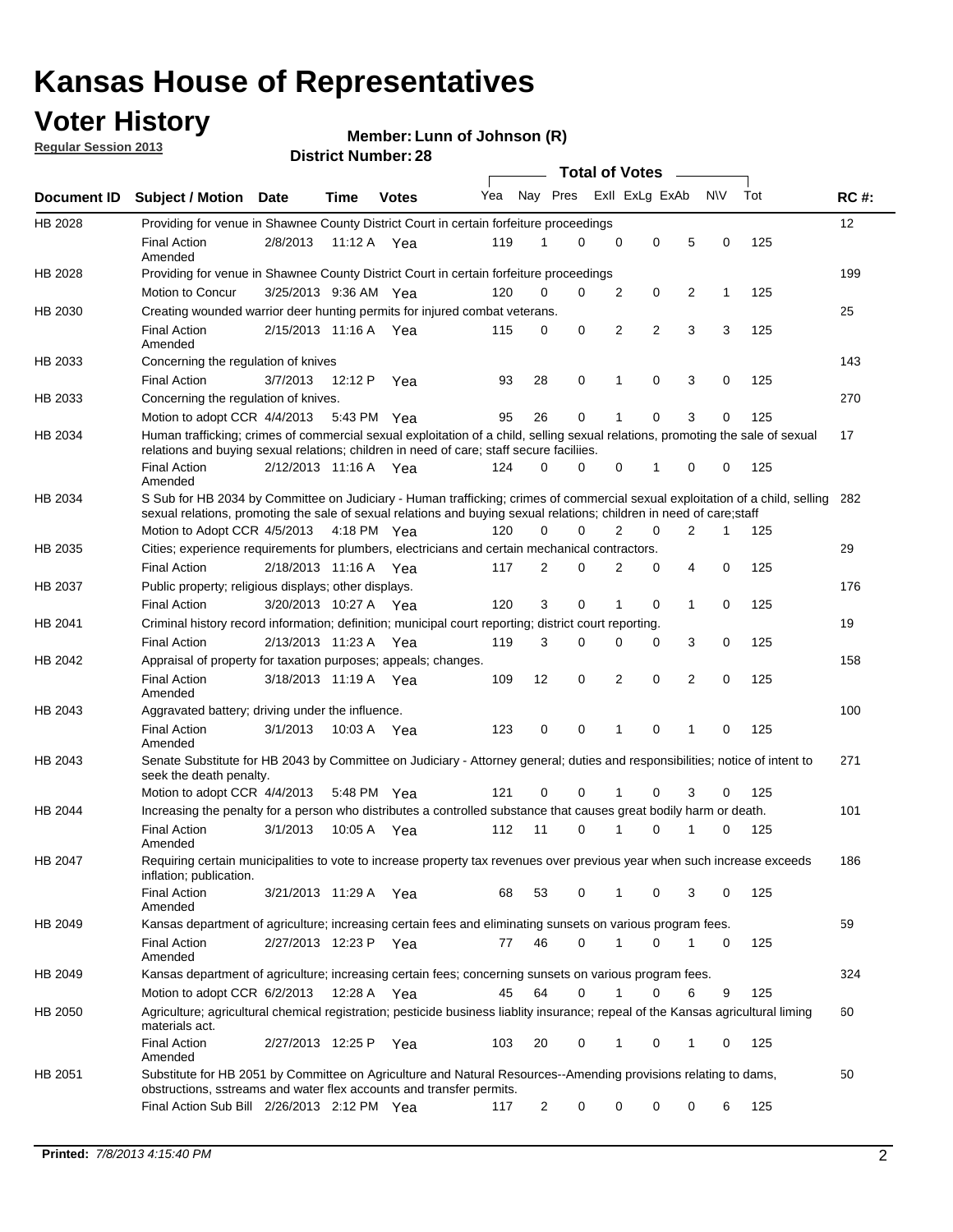#### **Voter History**

**Member: Lunn of Johnson (R)** 

**Regular Session 2013**

|             |                                                                                                                                                                                                                                          |                       |         |              |     |              |                         | <b>Total of Votes</b> |                |                | $\frac{1}{2}$  |                |     |             |
|-------------|------------------------------------------------------------------------------------------------------------------------------------------------------------------------------------------------------------------------------------------|-----------------------|---------|--------------|-----|--------------|-------------------------|-----------------------|----------------|----------------|----------------|----------------|-----|-------------|
| Document ID | <b>Subject / Motion Date</b>                                                                                                                                                                                                             |                       | Time    | <b>Votes</b> | Yea |              | Nay Pres Exll ExLg ExAb |                       |                |                |                | <b>NV</b>      | Tot | <b>RC#:</b> |
| HB 2052     | Discharging a firearm inside or into a city; unlawful acts; exceptions.                                                                                                                                                                  |                       |         |              |     |              |                         |                       |                |                |                |                |     | 155         |
|             | <b>Final Action</b><br>Amended                                                                                                                                                                                                           | 3/14/2013 11:20 A Yea |         |              | 121 | 2            | 0                       |                       | 0              | 0              | 2              | 0              | 125 |             |
| HB 2052     | Senate Substitute for HB 2052 by Committee on Federal and State Affairs - Concerning firearms; personal and family<br>protection act; concealed handguns in public building; other changes; unlawful discharge of a firearm inside city. |                       |         |              |     |              |                         |                       |                |                |                |                |     | 300         |
|             | Motion to Adopt CCR 4/5/2013 10:24 P Yea                                                                                                                                                                                                 |                       |         |              | 104 | 16           | $\Omega$                |                       | 2              | 0              | $\overline{2}$ | $\mathbf 1$    | 125 |             |
| HB 2055     | Personal and Familly Protection Act; public buildings; adequate security.                                                                                                                                                                |                       |         |              |     |              |                         |                       |                |                |                |                |     | 156         |
|             | <b>Final Action</b><br>Amended                                                                                                                                                                                                           | 3/14/2013 11:26 A Yea |         |              | 84  | 38           | 0                       |                       | $\mathbf 0$    | 0              | 2              | $\mathbf 1$    | 125 |             |
| HB 2057     | Concerning property taxation; relating to county appraisers; appointing interim appraiser.                                                                                                                                               |                       |         |              |     |              |                         |                       |                |                |                |                |     | 208         |
|             | <b>Final Action</b>                                                                                                                                                                                                                      | 3/26/2013 9:55 AM Yea |         |              | 119 | 0            | 0                       |                       | $\mathbf{1}$   | 0              | 5              | 0              | 125 |             |
| HB 2058     | Taxation of helium and certain other gases under mineral severance tax, and prohibition of certain refunds related thereto.                                                                                                              |                       |         |              |     |              |                         |                       |                |                |                |                |     | 159         |
|             | <b>Final Action</b>                                                                                                                                                                                                                      | 3/18/2013 11:21 A Yea |         |              | 119 | 2            | 0                       |                       | 2              | $\Omega$       | $\overline{2}$ | $\Omega$       | 125 |             |
| HB 2059     | Income tax deductions and modifications and severance tax exemptions; basis of partner's interest and shareholder's stock;<br>statutory clarification.                                                                                   |                       |         |              |     |              |                         |                       |                |                |                |                |     | 14          |
|             | <b>Final Action</b><br>Amended                                                                                                                                                                                                           | 2/11/2013 11:42 A     |         | Yea          | 122 | 2            | 0                       |                       | 0              | 0              | 1              | 0              | 125 |             |
| HB 2059     | Income tax deductions and modifications and severance tax exemptions; basis of partner's interest and shareholder's stock;<br>statutory clarification.                                                                                   |                       |         |              |     |              |                         |                       |                |                |                |                |     | 293         |
|             | Motion to Concur                                                                                                                                                                                                                         | 4/5/2013              | 8:14 PM | Nav          | 0   | 120          | 0                       |                       | 2              | 0              | 2              | 1              | 125 |             |
| HB 2059     | Income tax rates, deductions and credits; rural opportunity zones; sales tax rates and distribution of revenue; severance tax;<br>and property tax exemptions for IRB property and property damaged by natural disaster.                 |                       |         |              |     |              |                         |                       |                |                |                |                |     | 322         |
|             | Motion to adopt CCR 6/2/2013                                                                                                                                                                                                             |                       | 12:11 A | Yea          | 69  | 45           | 0                       |                       | 1              | 0              | 6              | 4              | 125 |             |
| HB 2060     | Prohibiting certain confined persons from receiving food sales tax refunds and homestead property tax refunds.                                                                                                                           |                       |         |              |     |              |                         |                       |                |                |                |                |     | 10          |
|             | <b>Final Action</b><br>Amended                                                                                                                                                                                                           | 2/7/2013              | 11:18 A | Yea          | 123 | 0            | 0                       |                       | $\Omega$       | 1              | 1              | 0              | 125 |             |
| HB 2065     | Creating the crime of home improvement fraud.                                                                                                                                                                                            |                       |         |              |     |              |                         |                       |                |                |                |                |     | 20          |
|             | <b>Final Action</b><br>Amended                                                                                                                                                                                                           | 2/13/2013 11:26 A Yea |         |              | 106 | 16           | $\mathbf 0$             |                       | 0              | 0              | 3              | 0              | 125 |             |
| HB 2066     | Physical therapists; evaluation and treatment of patients.                                                                                                                                                                               |                       |         |              |     |              |                         |                       |                |                |                |                |     | 26          |
|             | <b>Final Action</b><br>Amended                                                                                                                                                                                                           | 2/15/2013 11:18 A Yea |         |              | 98  | 16           | 0                       |                       | 2              | $\overline{2}$ | 3              | 4              | 125 |             |
| HB 2067     | Board of nursing; assistant attorneys general.                                                                                                                                                                                           |                       |         |              |     |              |                         |                       |                |                |                |                |     | 15          |
|             | <b>Final Action</b>                                                                                                                                                                                                                      | 2/11/2013 11:44 A     |         | Yea          | 123 | 1            | $\mathbf 0$             |                       | $\mathbf 0$    | 0              | 1              | 0              | 125 |             |
| HB 2069     | Public policy; certain city ordinances and county resolutions declared void.                                                                                                                                                             |                       |         |              |     |              |                         |                       |                |                |                |                |     | 102         |
|             | <b>Final Action</b><br>Amended                                                                                                                                                                                                           | 3/1/2013              | 10:06 A | Yea          | 92  | 31           | $\mathbf 0$             |                       | 1              | 0              | 1              | $\mathbf 0$    | 125 |             |
| HB 2069     | Public policy; certain city ordinances and county resolutions declared void.                                                                                                                                                             |                       |         |              |     |              |                         |                       |                |                |                |                |     | 292         |
|             | Motion to Concur                                                                                                                                                                                                                         | 4/5/2013              |         | 8:04 PM Yea  | 88  | 32           | 0                       |                       | $\overline{2}$ | 0              | 2              | 1              | 125 |             |
| HB 2070     | Appearance bond conditions; surety and bounty hunter regulation.                                                                                                                                                                         |                       |         |              |     |              |                         |                       |                |                |                |                |     | 103         |
|             | <b>Final Action</b><br>Amended                                                                                                                                                                                                           | 3/1/2013              |         | 10:08 A Yea  | 122 | $\mathbf{1}$ | $\mathbf 0$             |                       | $\mathbf{1}$   | 0              | $\mathbf{1}$   | 0              | 125 |             |
| HB 2074     | Cities and counties; solid waste disposal areas; restrictions.                                                                                                                                                                           |                       |         |              |     |              |                         |                       |                |                |                |                |     | 139         |
|             | <b>Emergency Final</b><br><b>Action Amend</b>                                                                                                                                                                                            | 3/1/2013              |         | 1:11 PM Yea  | 102 | 19           | 0                       |                       | $\mathbf{1}$   | 0              | 1              | $\overline{2}$ | 125 |             |
| HB 2075     | Cities; qualifications and rehabilitation of abandoned property.                                                                                                                                                                         |                       |         |              |     |              |                         |                       |                |                |                |                |     | 61          |
|             | <b>Final Action</b><br>Amended                                                                                                                                                                                                           | 2/27/2013 12:27 P     |         | Yea          | 72  | 51           | 0                       |                       | 1              | 0              | 1              | 0              | 125 |             |
| HB 2077     | Granting professional licenses to military service members.<br><b>Final Action</b><br>Amended                                                                                                                                            | 2/26/2013 2:13 PM Yea |         |              | 119 | 0            | 0                       |                       | $\overline{2}$ | 0              | $\overline{2}$ | 2              | 125 | 51          |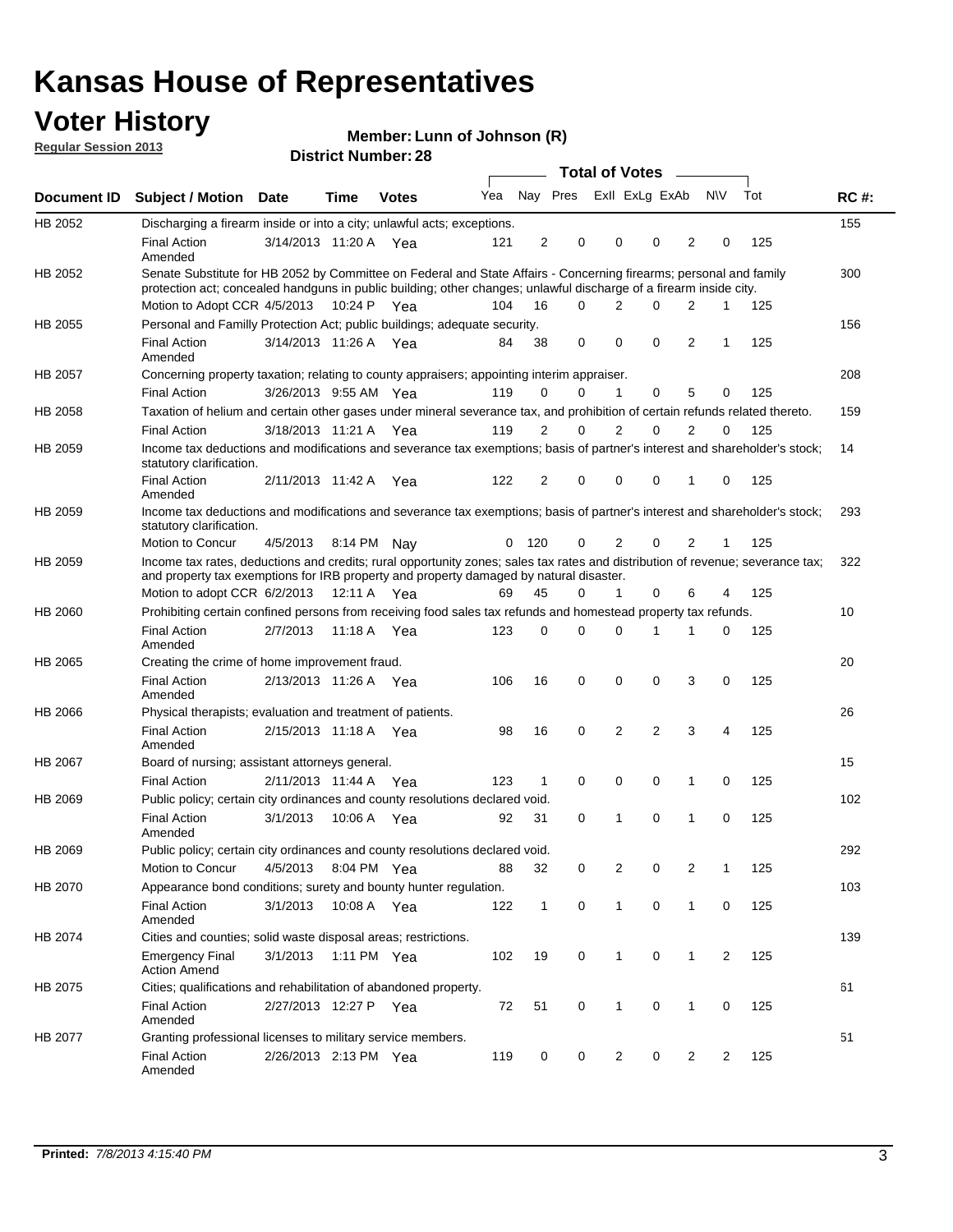#### **Voter History**

**Member: Lunn of Johnson (R)** 

**Regular Session 2013**

|                    |                                                                                                                                                                                                       |                       |             | PIJU IVI INUIIIVU . LU |              |              |   | <b>Total of Votes</b> |             | $\overline{\phantom{a}}$ |             |     |             |
|--------------------|-------------------------------------------------------------------------------------------------------------------------------------------------------------------------------------------------------|-----------------------|-------------|------------------------|--------------|--------------|---|-----------------------|-------------|--------------------------|-------------|-----|-------------|
| <b>Document ID</b> | <b>Subject / Motion Date</b>                                                                                                                                                                          |                       | <b>Time</b> | <b>Votes</b>           | Yea Nay Pres |              |   | Exll ExLg ExAb        |             |                          | <b>NV</b>   | Tot | <b>RC#:</b> |
| HB 2078            | Authorizing certain licensing boards to accept education, training or experience completed in the military towards licensure in<br>this state.                                                        |                       |             |                        |              |              |   |                       |             |                          |             |     | 52          |
|                    | <b>Final Action</b><br>Amended                                                                                                                                                                        | 2/26/2013 2:14 PM Yea |             |                        | 119          | 0            | 0 | 2                     | 0           | 2                        | 2           | 125 |             |
| HB 2078            | Authorizing certain licensing boards to accept education, training or experience of military service members towards obtaining 275<br>licensure in this state.                                        |                       |             |                        |              |              |   |                       |             |                          |             |     |             |
|                    | Motion to adopt CCR 4/5/2013                                                                                                                                                                          |                       | 11:42 A     | Yea                    | 120          | 0            | 0 | $\overline{2}$        | 0           | 3                        | 0           | 125 |             |
| HB 2081            | Forfeiture of property related to violations of certain criminal acts.                                                                                                                                |                       |             |                        |              |              |   |                       |             |                          |             |     | 18          |
|                    | <b>Final Action</b><br>Amended                                                                                                                                                                        | 2/12/2013 11:17 A Yea |             |                        | 124          | 0            | 0 | $\Omega$              | 1           | 0                        | 0           | 125 |             |
| HB 2081            | Forfeiture of property related to violations of certain criminal acts.                                                                                                                                |                       |             |                        |              |              |   |                       |             |                          |             |     | 306         |
|                    | Motion to adopt CCR 5/10/2013 10:38 A                                                                                                                                                                 |                       |             | Yea                    | 121          | 0            | 0 | 1                     | 1           | 2                        | 0           | 125 |             |
| HB 2083            | Public employees relations boards; assessment of certain costs.                                                                                                                                       |                       |             |                        |              |              |   |                       |             |                          |             |     | 104         |
|                    | <b>Final Action</b><br>Amended                                                                                                                                                                        | 3/1/2013              | 10:09 A     | Yea                    | 87           | 36           | 0 | 1                     | $\mathbf 0$ | 1                        | $\mathbf 0$ | 125 |             |
| HB 2084            | Tax credits for community services contributions; youth apprenticeship and entrepreneurship.                                                                                                          |                       |             |                        |              |              |   |                       |             |                          |             |     | 105         |
|                    | <b>Final Action</b><br>Amended                                                                                                                                                                        | 3/1/2013              | 10:11 A     | Yea                    | 120          | 3            | 0 | 1                     | $\mathbf 0$ | 1                        | 0           | 125 |             |
| HB 2084            | Tax credits for community services contributions; youth apprenticeship and entrepreneurship.                                                                                                          |                       |             |                        |              |              |   |                       |             |                          |             |     | 316         |
|                    | Sub Motion to Concur 5/24/2013 9:33 AM Nav                                                                                                                                                            |                       |             |                        | 5            | - 109        | 0 |                       | $\Omega$    | 9                        | 1           | 125 |             |
| HB 2086            | Eligible infrastructure costs for tax increment financing and community improvement districts; bond repayment tax revenue<br>pledge requirements.                                                     |                       |             |                        |              |              |   |                       |             |                          |             |     | 160         |
|                    | <b>Final Action</b>                                                                                                                                                                                   | 3/18/2013 11:24 A     |             | Yea                    | 61           | 60           | 0 | 2                     | 0           | $\overline{2}$           | 0           | 125 |             |
| HB 2086            | Eligible infrastructure costs for tax increment financing and community improvement districts; bond repayment tax revenue<br>pledge requirements.                                                     |                       |             |                        |              |              |   |                       |             |                          |             |     | 173         |
|                    | <b>Final Action</b>                                                                                                                                                                                   | 3/19/2013 5:25 PM Yea |             |                        | 81           | 41           | 0 | 1                     | 0           | 1                        | 1           | 125 |             |
| HB 2091            | Publication of delinguent personal property tax statements.                                                                                                                                           |                       |             |                        |              |              |   |                       |             |                          |             |     | 161         |
|                    | <b>Final Action</b><br>Amended                                                                                                                                                                        | 3/18/2013 11:25 A     |             | Yea                    | 81           | 40           | 0 | 2                     | 0           | $\overline{2}$           | 0           | 125 |             |
| HB 2093            | Amending the crime of identity theft.                                                                                                                                                                 |                       |             |                        |              |              |   |                       |             |                          |             |     | 106         |
|                    | <b>Final Action</b><br>Amended                                                                                                                                                                        | 3/1/2013              | 10:12 A     | Yea                    | 123          | 0            | 0 | 1                     | $\Omega$    | 1                        | 0           | 125 |             |
| HB 2093            | Senate Substitute for HB 2093 by Committee on Judiciary - Identity theft and identity fraud; unlawful acts concerning<br>computers; DNA testing and exculpatory evidence; murder in the first degree. |                       |             |                        |              |              |   |                       |             |                          |             |     | 289         |
|                    | Motion to Adopt CCR 4/5/2013 7:49 PM Yea                                                                                                                                                              |                       |             |                        | 118          | 2            | 0 | 2                     | 0           | 2                        | 1           | 125 |             |
| HB 2094            | Student electronic privacy at public and private postsecondary educational institutions.                                                                                                              |                       |             |                        |              |              |   |                       |             |                          |             |     | 164         |
|                    | <b>Final Action</b><br>Amended                                                                                                                                                                        | 3/19/2013 10:33 A     |             | Yea                    | 123          | 0            | 0 | 1                     | 0           | 1                        | 0           | 125 |             |
| HB 2096            | Local governmental entities and investment of public moneys.                                                                                                                                          |                       |             |                        |              |              |   |                       |             |                          |             |     | 23          |
|                    | <b>Final Action</b>                                                                                                                                                                                   | 2/14/2013 11:21 A     |             | Yea                    | 123          | 0            | 0 | 0                     | 0           | 1                        | 1           | 125 |             |
| HB 2099            | Insurance- updating certain statutory references.                                                                                                                                                     |                       |             |                        |              |              |   |                       |             |                          |             |     | 71          |
|                    | <b>Final Action</b><br>Amended                                                                                                                                                                        | 2/28/2013 11:23 A     |             | Yea                    | 124          | 0            | 0 | 1                     | 0           | 0                        | 0           | 125 |             |
| HB 2101            | Interstate transmission siting compact.                                                                                                                                                               |                       |             |                        |              |              |   |                       |             |                          |             |     | 209         |
|                    | <b>Final Action</b><br>Amended                                                                                                                                                                        | 3/26/2013 9:56 AM Yea |             |                        | 118          | $\mathbf{1}$ | 0 | 1                     | 0           | 5                        | 0           | 125 |             |
| HB 2105            | Substitute HB 2105 by Committee on Commerce, Labor and Economic Development - Employment security law.                                                                                                |                       |             |                        |              |              |   |                       |             |                          |             |     | 107         |
|                    | Final Action Sub Bill 3/1/2013                                                                                                                                                                        |                       | 10:13 A Yea |                        | 88           | 35           | 0 |                       | 0           | 1                        | 0           | 125 |             |
| HB 2105            | Substitute HB 2105 by Committee on Commerce, Labor and Economic Development - Employment security law.                                                                                                |                       |             |                        |              |              |   |                       |             |                          |             |     | 298         |
|                    | Motion to adopt CCR 4/5/2013                                                                                                                                                                          |                       | 9:46 PM Yea |                        | 89           | 31           | 0 | 2                     | 0           | 2                        | 1           | 125 |             |
| HB 2106            | Portable electronics insurance act.                                                                                                                                                                   |                       |             |                        |              |              |   |                       |             |                          |             |     | 133         |
|                    | <b>Emergency Final</b><br>Action                                                                                                                                                                      | 3/1/2013              |             | 1:03 PM Yea            | 117          | 4            | 0 | $\mathbf{1}$          | 0           | $\mathbf{1}$             | 2           | 125 |             |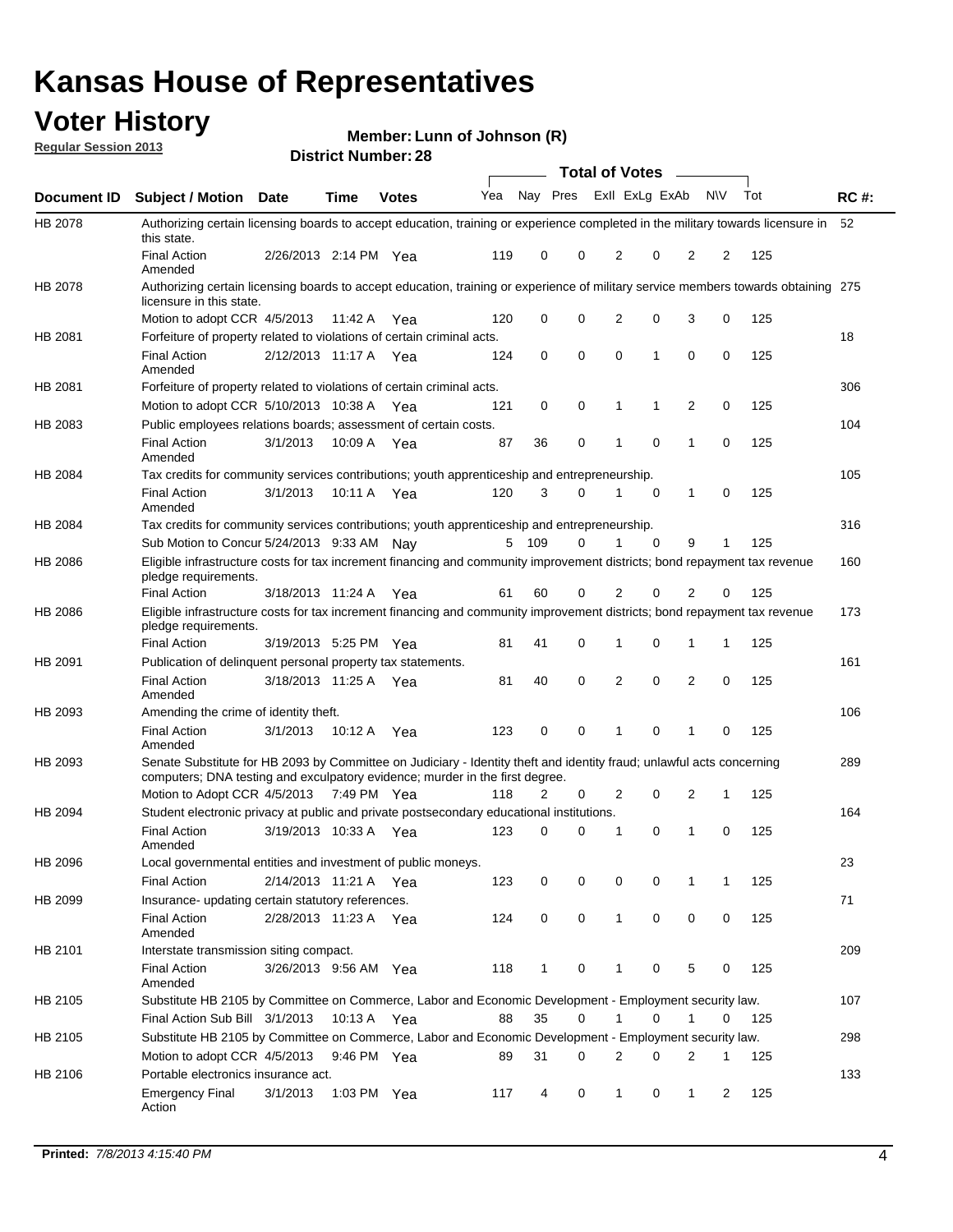#### **Voter History**

**Member: Lunn of Johnson (R)** 

**Regular Session 2013**

|             |                                                                                                                                                                                                                                                                      |                       |             |              |     |              |   | <b>Total of Votes</b>   |   | $\frac{1}{2}$  |                |     |             |
|-------------|----------------------------------------------------------------------------------------------------------------------------------------------------------------------------------------------------------------------------------------------------------------------|-----------------------|-------------|--------------|-----|--------------|---|-------------------------|---|----------------|----------------|-----|-------------|
| Document ID | <b>Subject / Motion</b>                                                                                                                                                                                                                                              | <b>Date</b>           | <b>Time</b> | <b>Votes</b> | Yea |              |   | Nay Pres Exll ExLg ExAb |   |                | <b>NV</b>      | Tot | <b>RC#:</b> |
| HB 2107     | Insurance; enacting the electronic notice and document act.                                                                                                                                                                                                          |                       |             |              |     |              |   |                         |   |                |                |     | 134         |
|             | <b>Emergency Final</b><br><b>Action Amend</b>                                                                                                                                                                                                                        | 3/1/2013              | 1:04 PM Yea |              | 121 | 0            | 0 | 1                       | 0 | 1              | 2              | 125 |             |
| HB 2107     | Insurance; enacting the electronic notice and document act, return of premiums separate from the notice of adverse<br>underwriting decision, statutory updates, uninsurable health plan increase in lifetime limit, mandate lite, certain company<br>dividend plans. |                       |             |              |     |              |   |                         |   |                |                |     | 281         |
|             | Motion to Adopt CCR 4/5/2013                                                                                                                                                                                                                                         |                       | 4:06 PM Yea |              | 69  | 50           | 0 | 2                       | 0 | 3              | 1              | 125 |             |
| HB 2109     | School finance; military pupil count.                                                                                                                                                                                                                                |                       |             |              |     |              |   |                         |   |                |                |     | 108         |
|             | <b>Final Action</b>                                                                                                                                                                                                                                                  | 3/1/2013              | 10:15 A     | Yea          | 104 | 19           | 0 | 1                       | 0 | $\mathbf{1}$   | 0              | 125 |             |
| HB 2109     | Enacting the Kansas children's protection act.                                                                                                                                                                                                                       |                       |             |              |     |              |   |                         |   |                |                |     | 277         |
|             | Motion to Adopt CCR 4/5/2013                                                                                                                                                                                                                                         |                       | 12:31 P Yea |              | 116 | 2            | 0 | 2                       | 0 | 3              | 2              | 125 |             |
| HB 2112     | Campaign finance; transfer of campaign money to another candidacy.                                                                                                                                                                                                   |                       |             |              |     |              |   |                         |   |                |                |     | 72          |
|             | <b>Final Action</b><br>Amended                                                                                                                                                                                                                                       | 2/28/2013 11:25 A Yea |             |              | 95  | 29           | 0 | 1                       | 0 | 0              | 0              | 125 |             |
| HB 2114     | Debt setoff; collection assistance fee.                                                                                                                                                                                                                              |                       |             |              |     |              |   |                         |   |                |                |     | 21          |
|             | <b>Final Action</b>                                                                                                                                                                                                                                                  | 2/13/2013 11:34 A     |             | Nay          | 90  | 32           | 0 | 0                       | 0 | 3              | 0              | 125 |             |
| HB 2115     | Relating to the employment of retired judges and justices.                                                                                                                                                                                                           |                       |             |              |     |              |   |                         |   |                |                |     | 73          |
|             | <b>Final Action</b>                                                                                                                                                                                                                                                  | 2/28/2013 11:27 A     |             | Yea          | 124 | 0            | 0 | 1                       | 0 | 0              | 0              | 125 |             |
| HB 2115     | Courts; employment of retired judges and justices; court debt setoff.                                                                                                                                                                                                |                       |             |              |     |              |   |                         |   |                |                |     | 309         |
|             | Motion to Adopt CCR 5/14/2013 2:14 PM Yea                                                                                                                                                                                                                            |                       |             |              | 100 | 13           | 0 | 1                       | 0 | 9              | $\overline{2}$ | 125 |             |
| HB 2118     | Preservation of historic property; environs authority deleted.                                                                                                                                                                                                       |                       |             |              |     |              |   |                         |   |                |                |     | 62          |
|             | <b>Final Action</b>                                                                                                                                                                                                                                                  | 2/27/2013 12:30 P     |             | Yea          | 99  | 24           | 0 | 1                       | 0 | 1              | 0              | 125 |             |
| HB 2120     | Updating provisions relating to the Kansas bureau of investigations DNA database.                                                                                                                                                                                    |                       |             |              |     |              |   |                         |   |                |                |     | 109         |
|             | <b>Final Action</b><br>Amended                                                                                                                                                                                                                                       | 3/1/2013              | 10:16 A     | Yea          | 121 | 2            | 0 | 1                       | 0 | 1              | 0              | 125 |             |
| HB 2120     | Updating provisions relating to DNA collection and DNA evidence; amending the definition of a bet for purposes of the Kansas 302<br>criminal code; sentencing for possession of a firearm during a drug felony<br>Motion to adopt CCR 5/9/2013 11:32 A Yea           |                       |             |              | 74  | 49           | 0 | 1                       | 0 | 1              | 0              | 125 |             |
| HB 2122     | Real estate brokers and salespersons; licensing requirements; sales transaction requirements.                                                                                                                                                                        |                       |             |              |     |              |   |                         |   |                |                |     | 37          |
|             | <b>Final Action</b><br>Amended                                                                                                                                                                                                                                       | 2/20/2013 11:13 A Yea |             |              | 121 | 1            | 0 |                         | 0 | 2              | 0              | 125 |             |
| HB 2125     | Increasing real estate broker's and salesperson's license fees.                                                                                                                                                                                                      |                       |             |              |     |              |   |                         |   |                |                |     | 38          |
|             | <b>Final Action</b>                                                                                                                                                                                                                                                  | 2/20/2013 12:16 P     |             | Yea          | 71  | 50           | 1 | 0                       | 0 | 0              | 3              | 125 |             |
| HB 2128     | Open records act; exceptions.                                                                                                                                                                                                                                        |                       |             |              |     |              |   |                         |   |                |                |     | 74          |
|             | <b>Final Action</b><br>Amended                                                                                                                                                                                                                                       | 2/28/2013 11:28 A     |             | Yea          | 124 | 0            | 0 | 1                       | 0 | 0              | 0              | 125 |             |
| HB 2128     | Open records act; exceptions.                                                                                                                                                                                                                                        |                       |             |              |     |              |   |                         |   |                |                |     | 259         |
|             | Motion to Concur                                                                                                                                                                                                                                                     | 4/3/2013              | 10:29 A     | Yea          | 119 | 0            | 0 | 1                       | 0 | 3              | $\overline{2}$ | 125 |             |
| HB 2130     | Elections; petition circulators.                                                                                                                                                                                                                                     |                       |             |              |     |              |   |                         |   |                |                |     | 30          |
|             | <b>Final Action</b>                                                                                                                                                                                                                                                  | 2/18/2013 11:17 A     |             | Yea          | 118 | $\mathbf{1}$ | 0 | 2                       | 0 | 4              | 0              | 125 |             |
| HB 2135     | Property tax exemption; military housing.                                                                                                                                                                                                                            |                       |             |              |     |              |   |                         |   |                |                |     | 162         |
|             | <b>Final Action</b>                                                                                                                                                                                                                                                  | 3/18/2013 11:27 A     |             | Yea          | 117 | 4            | 0 | $\overline{2}$          | 0 | $\overline{2}$ | 0              | 125 |             |
| HB 2138     | Repealing statutes related to oil and gas.                                                                                                                                                                                                                           |                       |             |              |     |              |   |                         |   |                |                |     | 53          |
|             | <b>Final Action</b><br>Amended                                                                                                                                                                                                                                       | 2/26/2013 2:16 PM Yea |             |              | 119 | 0            | 0 | $\overline{2}$          | 0 | $\overline{2}$ | $\overline{2}$ | 125 |             |
| HB 2139     | Canceled warrants.                                                                                                                                                                                                                                                   |                       |             |              |     |              |   |                         |   |                |                |     | 75          |
|             | <b>Final Action</b><br>Amended                                                                                                                                                                                                                                       | 2/28/2013 11:30 A     |             | Yea          | 99  | 25           | 0 | $\mathbf{1}$            | 0 | 0              | 0              | 125 |             |
| HB 2139     | Canceled warrants.                                                                                                                                                                                                                                                   |                       |             |              |     |              |   |                         |   |                |                |     | 266         |
|             | Motion to Concur                                                                                                                                                                                                                                                     | 4/4/2013              | 2:40 PM     | Yea          | 114 | 8            | 0 | 1                       | 0 | 2              | 0              | 125 |             |
| HB 2140     | Repealing K.S.A. 72-60b03                                                                                                                                                                                                                                            |                       |             |              |     |              |   |                         |   |                |                |     | 39          |
|             | <b>Final Action</b>                                                                                                                                                                                                                                                  | 2/20/2013 12:17 P     |             | Yea          | 122 | 0            | 0 | 0                       | 0 | 0              | 3              | 125 |             |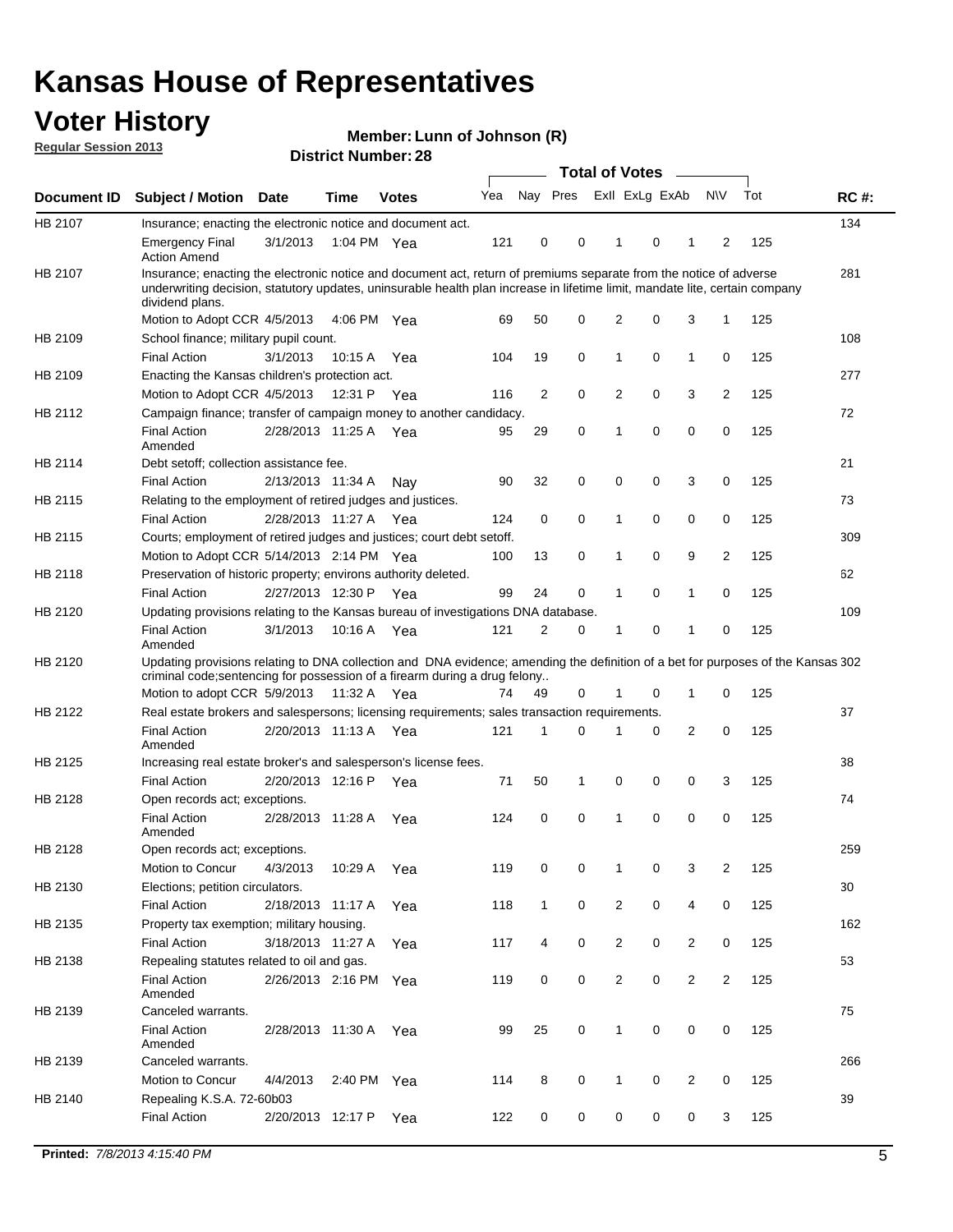### **Voter History**

**Member: Lunn of Johnson (R)** 

**Regular Session 2013**

|                |                                                                                                                                              |          |                       |              |                             |    | <b>Total of Votes</b> |              |          | $\sim$      |     |     |             |
|----------------|----------------------------------------------------------------------------------------------------------------------------------------------|----------|-----------------------|--------------|-----------------------------|----|-----------------------|--------------|----------|-------------|-----|-----|-------------|
|                | Document ID Subject / Motion Date                                                                                                            |          | Time                  | <b>Votes</b> | Yea Nay Pres ExII ExLg ExAb |    |                       |              |          |             | N\V | Tot | <b>RC#:</b> |
| HB 2141        | Repealer; elections process for certain unified school districts.                                                                            |          |                       |              |                             |    |                       |              |          |             |     |     | 24          |
|                | <b>Final Action</b>                                                                                                                          |          | 2/14/2013 11:23 A     | Yea          | 123                         | 0  | 0                     | 0            | 0        | 1           | 1   | 125 |             |
| HB 2142        | Certain educational statutes concerning USD land transfers and higher education loan and grant programs.                                     |          |                       |              |                             |    |                       |              |          |             |     |     | 40          |
|                | <b>Final Action</b>                                                                                                                          |          | 2/20/2013 12:19 P     | Yea          | 122                         | 0  | 0                     | 0            | 0        | 0           | 3   | 125 |             |
| HB 2143        | Repealing outdated provisions relating to the purchase of certain real estate by the department of corrections.                              |          |                       |              |                             |    |                       |              |          |             |     |     | 34          |
|                | <b>Final Action</b>                                                                                                                          |          | 2/20/2013 11:09 A Yea |              | 122                         | 0  | 0                     |              | 0        | 2           | 0   | 125 |             |
| HB 2144        | Repealing unnecessary statutes relating to juveniles.                                                                                        |          |                       |              |                             |    |                       |              |          |             |     |     | 76          |
|                | <b>Final Action</b>                                                                                                                          |          | 2/28/2013 11:32 A Yea |              | 124                         | 0  | 0                     |              | 0        | 0           | 0   | 125 |             |
| <b>HB 2145</b> | Repealing K.S.A. 75-5028; concerning the sale of real estate by the secretary of transportation.                                             |          |                       |              |                             |    |                       |              |          |             |     |     | 35          |
|                | <b>Final Action</b>                                                                                                                          |          | 2/20/2013 11:11 A Yea |              | 122                         | 0  | 0                     |              | 0        | 2           | 0   | 125 |             |
| HB 2146        | Repealing the cancer drug repository program K.S.A. 2012 Supp. 65-1664 through 65-1667 and amending K.S.A. 2012 Supp. 77<br>65-1636.         |          |                       |              |                             |    |                       |              |          |             |     |     |             |
|                | <b>Final Action</b>                                                                                                                          |          | 2/28/2013 11:33 A     | Yea          | 124                         | 0  | 0                     |              | 0        | 0           | 0   | 125 |             |
| HB 2147        | Repealer; use of metric system on certain road signs and markers, moving of heavy vehicles on bridges or culverts, interstate 94<br>bridges. |          |                       |              |                             |    |                       |              |          |             |     |     |             |
|                | <b>Final Action</b>                                                                                                                          | 3/1/2013 |                       | 9:52 AM Yea  | 123                         | 0  | 0                     | 1            | 0        | 1           | 0   | 125 |             |
| HB 2148        | Repealers; postsecondary education scholarship provisions.                                                                                   |          |                       |              |                             |    |                       |              |          |             |     |     | 41          |
|                | <b>Final Action</b>                                                                                                                          |          | 2/20/2013 12:21 P Yea |              | 106                         | 16 | 0                     | 0            | 0        | 0           | 3   | 125 |             |
| HB 2149        | Repealers; postsecondary education student loans and tuition grants.                                                                         |          |                       |              |                             |    |                       |              |          |             |     |     | 42          |
|                | <b>Final Action</b>                                                                                                                          |          | 2/20/2013 12:22 P     | Yea          | 108                         | 14 | 0                     | 0            | 0        | $\Omega$    | 3   | 125 |             |
| HB 2149        | Repealing a \$500,000 transfer from highway patrol training center fund to the state general fund.                                           |          |                       |              |                             |    |                       |              |          |             |     |     | 314         |
|                | Motion to Concur                                                                                                                             |          | 5/23/2013 10:22 A Yea |              | 113                         | 0  | 0                     |              | 0        | 8           | 3   | 125 |             |
| HB 2150        | Repealers; workforce development loan program act.                                                                                           |          |                       |              |                             |    |                       |              |          |             |     |     | 78          |
|                | <b>Final Action</b>                                                                                                                          |          | 2/28/2013 11:34 A Yea |              | 94                          | 30 | 0                     | 1            | 0        | $\mathbf 0$ | 0   | 125 |             |
| HB 2150        | Senate Substitute for HB 2150 by Committee on Commerce--Concerning the Kansas employment first oversight commission.                         |          |                       |              |                             |    |                       |              |          |             |     |     | 267         |
|                | Motion to Concur                                                                                                                             | 4/4/2013 |                       | 2:44 PM Yea  | 110                         | 12 | 0                     | 1            | 0        | 2           | 0   | 125 |             |
| HB 2151        | Repealers; report on medically underserved areas of the state.                                                                               |          |                       |              |                             |    |                       |              |          |             |     |     | 63          |
|                | <b>Final Action</b>                                                                                                                          |          | 2/27/2013 12:31 P     | Yea          | 123                         | 0  | 0                     | 1            | 0        | 1           | 0   | 125 |             |
| HB 2152        | Repealer: uniform land sales practices act.                                                                                                  |          |                       |              |                             |    |                       |              |          |             |     |     | 36          |
|                | <b>Final Action</b>                                                                                                                          |          | 2/20/2013 11:12 A     | Yea          | 122                         | 0  | 0                     | 1            | 0        | 2           | 0   | 125 |             |
| HB 2153        | Unused medications act; dontating entities.                                                                                                  |          |                       |              |                             |    |                       |              |          |             |     |     | 64          |
|                | <b>Final Action</b><br>Amended                                                                                                               |          | 2/27/2013 12:33 P     | Yea          | 123                         | 0  | 0                     |              | 0        | 1           | 0   | 125 |             |
| HB 2154        | Senate Substitute for HB 2154 by Committee on Public Health and Welfare--Cosmetology; relating to licensure and renewal of 31                |          |                       |              |                             |    |                       |              |          |             |     |     |             |
|                | persons, salons and clinics.<br><b>Final Action</b>                                                                                          |          | 2/18/2013 11:19 A     | Yea          | 119                         | 0  | 0                     | 2            | 0        |             | 0   | 125 |             |
|                | Amended                                                                                                                                      |          |                       |              |                             |    |                       |              |          |             |     |     |             |
| HB 2155        | Cosmetology; relating to licensure and renewal.<br><b>Final Action</b>                                                                       |          |                       |              | 119                         | 0  | 0                     | 2            | 0        | 4           | 0   | 125 | 32          |
|                | Amended                                                                                                                                      |          | 2/18/2013 11:21 A Yea |              |                             |    |                       |              |          |             |     |     |             |
| HB 2156        | Repealers; school finance; area vocational school fund; local effort as applied to U.S.D. No. 450                                            |          |                       |              |                             |    |                       |              |          |             |     |     | 43          |
|                | <b>Final Action</b>                                                                                                                          |          | 2/20/2013 12:23 P     | Yea          | 122                         | 0  | 0                     | 0            | 0        | 0           | 3   | 125 |             |
| HB 2160        | Quality care assessment on skilled nursing care facilities.                                                                                  |          |                       |              |                             |    |                       |              |          |             |     |     | 144         |
|                | <b>Final Action</b>                                                                                                                          | 3/7/2013 | 12:13 P               | Yea          | 100                         | 21 | 0                     | $\mathbf{1}$ | 0        | 3           | 0   | 125 |             |
| HB 2162        | Prohibition on use of state appropriated moneys to lobby relating to gun control at federal, state and local ogvernment level.               |          |                       |              |                             |    |                       |              |          |             |     |     | 79          |
|                | <b>Final Action</b><br>Amended                                                                                                               |          | 2/28/2013 11:36 A Yea |              | 120                         | 4  | 0                     | 1            | 0        | 0           | 0   | 125 |             |
| HB 2162        | Prohibition on use of state appropriated moneys to lobby at federal, state and local government levels relating to gun control.              |          |                       |              |                             |    |                       |              |          |             |     |     | 312         |
|                | Motion to adopt CCR 5/21/2013 2:52 PM Yea                                                                                                    |          |                       |              | 83                          | 28 | 0                     | 1            | $\Omega$ | 13          | 0   | 125 |             |
| HB 2163        | Relating to garnishment proceedings.                                                                                                         |          |                       |              |                             |    |                       |              |          |             |     |     | 80          |
|                | <b>Final Action</b>                                                                                                                          |          | 2/28/2013 11:37 A Yea |              | 124                         | 0  | 0                     | $\mathbf{1}$ | 0        | 0           | 0   | 125 |             |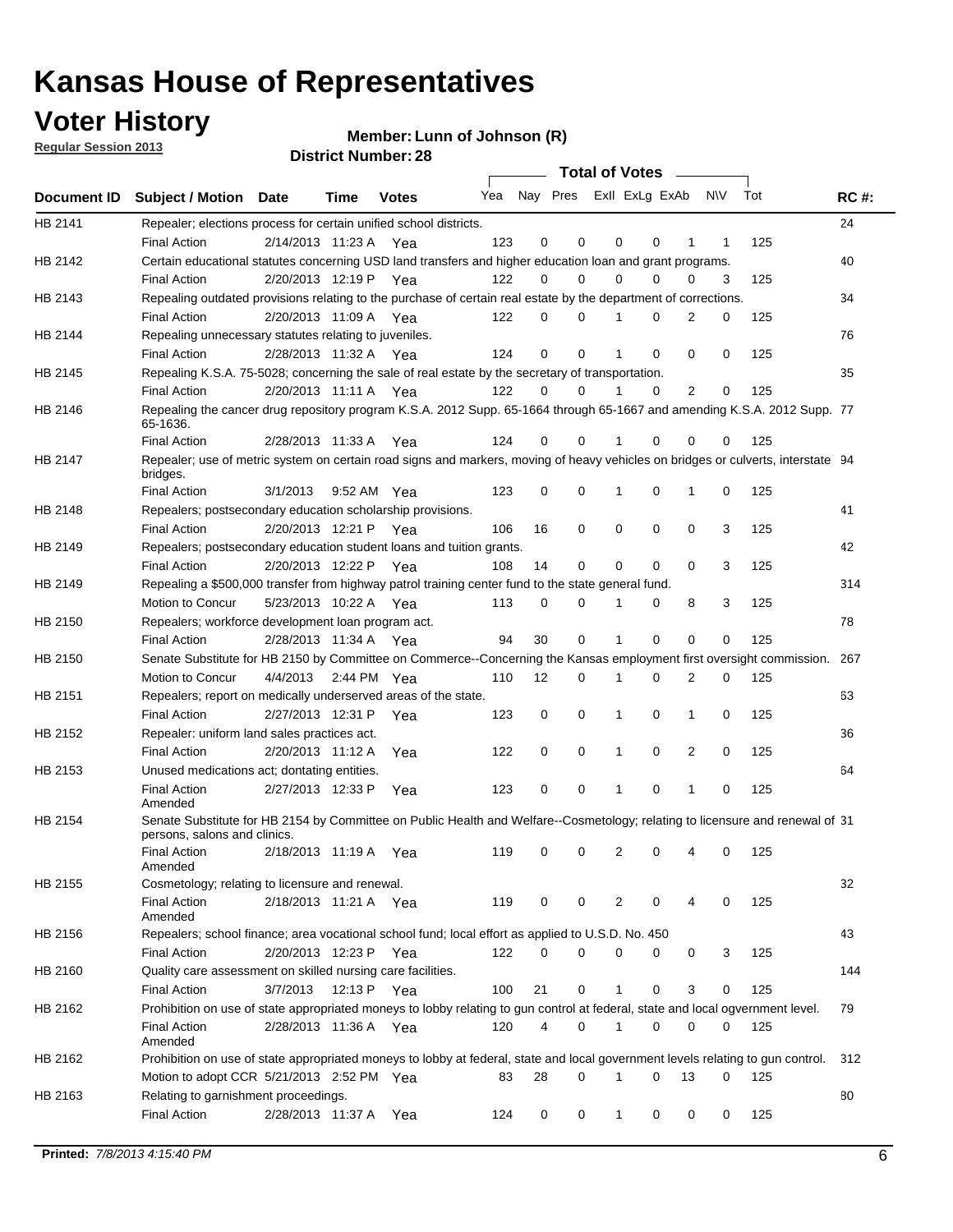#### **Voter History**

**Member: Lunn of Johnson (R)** 

**Regular Session 2013**

|             |                                                                                                                                                                                                                                    |                       |             | וסוטנו וענווווטקו. בט |     |          |          | <b>Total of Votes</b> |          | $\sim$         |                |     |             |
|-------------|------------------------------------------------------------------------------------------------------------------------------------------------------------------------------------------------------------------------------------|-----------------------|-------------|-----------------------|-----|----------|----------|-----------------------|----------|----------------|----------------|-----|-------------|
| Document ID | <b>Subject / Motion Date</b>                                                                                                                                                                                                       |                       | Time        | <b>Votes</b>          | Yea | Nay Pres |          | Exll ExLg ExAb        |          |                | N\V            | Tot | <b>RC#:</b> |
| HB 2164     | Relating to jurors; information disqualifying prospective juror from jury service.                                                                                                                                                 |                       |             |                       |     |          |          |                       |          |                |                |     | 47          |
|             | <b>Final Action</b><br>Amended                                                                                                                                                                                                     | 2/25/2013 12:12 P Yea |             |                       | 75  | 45       | 0        | 0                     | 0        | 0              | 5              | 125 |             |
| HB 2164     | Juries and grand juries.                                                                                                                                                                                                           |                       |             |                       |     |          |          |                       |          |                |                |     | 284         |
|             | Motion to Adopt CCR 4/5/2013                                                                                                                                                                                                       |                       | 5:53 PM Yea |                       | 92  | 28       | 0        | 2                     | 0        | $\overline{2}$ | 1              | 125 |             |
| HB 2166     | Sub HB 2166 by Committee on Judiciary -- Relating to the medical assistance recovery program.                                                                                                                                      |                       |             |                       |     |          |          |                       |          |                |                |     | 165         |
|             | Final Action Sub Bill 3/19/2013 10:34 A Yea<br>Amended                                                                                                                                                                             |                       |             |                       | 112 | 11       | $\Omega$ |                       | 0        | 1              | 0              | 125 |             |
| HB 2167     | Establishing Native American legislative day at the capitol.                                                                                                                                                                       |                       |             |                       |     |          |          |                       |          |                |                |     | 54          |
|             | <b>Final Action</b>                                                                                                                                                                                                                | 2/26/2013 2:17 PM Yea |             |                       | 119 | 0        | $\Omega$ | 2                     | 0        | 2              | 2              | 125 |             |
| HB 2167     | Senate Substitute for HB 2167 by Committee on Federal and State Affairs -- Concerning fireworks; regulations thereof.                                                                                                              |                       |             |                       |     |          |          |                       |          |                |                |     | 261         |
|             | Motion to Concur                                                                                                                                                                                                                   | 4/4/2013              | 11:11 A Yea |                       | 100 | 23       | 0        | 1                     | 0        | 1              | 0              | 125 |             |
| HB 2169     | Allowing for proceedings to determine final disposition of prisoner's pending probation revocations.                                                                                                                               |                       |             |                       |     |          |          |                       |          |                |                |     | 49          |
|             | <b>Final Action</b>                                                                                                                                                                                                                | 2/26/2013 2:10 PM Yea |             |                       | 119 | 0        | 0        | 0                     | 0        | 0              | 6              | 125 |             |
| HB 2170     | Concerning sentencing dispositions, probation and postrelease supervision.                                                                                                                                                         |                       |             |                       |     |          |          |                       |          |                |                |     | 110         |
|             | <b>Final Action</b><br>Amended                                                                                                                                                                                                     | 3/1/2013              | 10:23 A Yea |                       | 79  | 44       | 0        | 1                     | 0        | 1              | 0              | 125 |             |
| HB 2170     | Concerning sentencing dispositions, probation and postrelease supervision.                                                                                                                                                         |                       |             |                       |     |          |          |                       |          |                |                |     | 256         |
|             | Motion to Concur                                                                                                                                                                                                                   | 4/1/2013              | 10:54 A Yea |                       | 75  | 44       | 0        | 1                     | 0        | $\overline{2}$ | 3              | 125 |             |
| HB 2172     | Cemeteries; cemetery corporations and cemetery merchandise.                                                                                                                                                                        |                       |             |                       |     |          |          |                       |          |                |                |     | 81          |
|             | <b>Final Action</b><br>Amended                                                                                                                                                                                                     | 2/28/2013 11:38 A Yea |             |                       | 124 | 0        | 0        | 1                     | 0        | $\Omega$       | 0              | 125 |             |
| HB 2176     | The Eisenhower foundation license plate.                                                                                                                                                                                           |                       |             |                       |     |          |          |                       |          |                |                |     | 57          |
|             | <b>Final Action</b>                                                                                                                                                                                                                | 2/27/2013 12:11 P     |             | Yea                   | 112 | 11       | $\Omega$ | 0                     | 0        | 1              | 1              | 125 |             |
| HB 2177     | Relating to motor carriers; concerning safety rules and regulations; certificates of convenience and necessity; transportation of 55<br>certain materials.                                                                         |                       |             |                       |     |          |          |                       |          |                |                |     |             |
|             | <b>Final Action</b><br>Amended                                                                                                                                                                                                     | 2/26/2013 2:18 PM Yea |             |                       | 119 | 0        | $\Omega$ | 2                     | 0        | $\overline{2}$ | $\overline{2}$ | 125 |             |
| HB 2179     | Amending the secretary of labor's role of taking assignment of wage claims.                                                                                                                                                        |                       |             |                       |     |          |          |                       |          |                |                |     | 111         |
|             | <b>Final Action</b><br>Amended                                                                                                                                                                                                     | 3/1/2013              | 10:24 A Yea |                       | 87  | 36       | 0        | 1                     | $\Omega$ | 1              | 0              | 125 |             |
| HB 2181     | Authorizing licensing bodies to accept certain online distance education courses towards licensure for military service member 55<br>applicants                                                                                    |                       |             |                       |     |          |          |                       |          |                |                |     |             |
|             | <b>Final Action</b>                                                                                                                                                                                                                | 2/27/2013 12:34 P     |             | Yea                   | 123 | 0        | 0        |                       | 0        | 1              | 0              | 125 |             |
| HB 2182     | Relating to grand juries.                                                                                                                                                                                                          |                       |             |                       |     |          |          |                       |          |                |                |     | 152         |
|             | <b>Final Action</b><br>Amended                                                                                                                                                                                                     | 3/13/2013 11:20 A     |             | Yea                   | 100 | 24       | 0        | 0                     | 0        | 1              | 0              | 125 |             |
| HB 2183     | Substitute HB 2183 by Committee on Health and Human Services - - designation and control of infectious and contagious<br>diseases.                                                                                                 |                       |             |                       |     |          |          |                       |          |                |                |     | 112         |
|             | Final Action Sub Bill 3/1/2013<br>Amended                                                                                                                                                                                          |                       | 10:26 A Yea |                       | 122 | 1        | 0        | 1                     | 0        | 1              | 0              | 125 |             |
| HB 2183     | Substitute HB 2183 by Committee on Health and Human Services -- department of health and environment statutory duties<br>and functions, infectious and contagious diseases, laboratory services, health information technology and |                       |             |                       |     |          |          |                       |          |                |                |     | 297         |
|             | Motion to Adopt CCR 4/5/2013                                                                                                                                                                                                       |                       | 9:37 PM Yea |                       | 120 | 0        | 0        | 2                     | 0        | 2              | 1              | 125 |             |
| HB 2185     | Consolidation of citites and counties; dual majority vote.                                                                                                                                                                         |                       |             |                       |     |          |          |                       |          |                |                |     | 113         |
|             | <b>Final Action</b><br>Amended                                                                                                                                                                                                     | 3/1/2013              | 10:27 A Yea |                       | 119 | 4        | 0        | 1                     | 0        | $\mathbf{1}$   | 0              | 125 |             |
| HB 2193     | Public facilities; accessiblity standards for disabled persons.                                                                                                                                                                    |                       |             |                       |     |          |          |                       |          |                |                |     | 145         |
|             | <b>Final Action</b>                                                                                                                                                                                                                | 3/7/2013              | 12:14 P     | Yea                   | 121 | 0        | 0        | 1                     | 0        | 3              | 0              | 125 |             |
| HB 2195     | Claims against the state; 2012 Joint Committee recommendations.                                                                                                                                                                    |                       |             |                       |     |          |          |                       |          |                |                |     | 146         |
|             | <b>Final Action</b><br>Amended                                                                                                                                                                                                     | 3/7/2013              | 12:16 P Yea |                       | 110 | 10       | 0        | 1                     | 0        | 3              | 1              | 125 |             |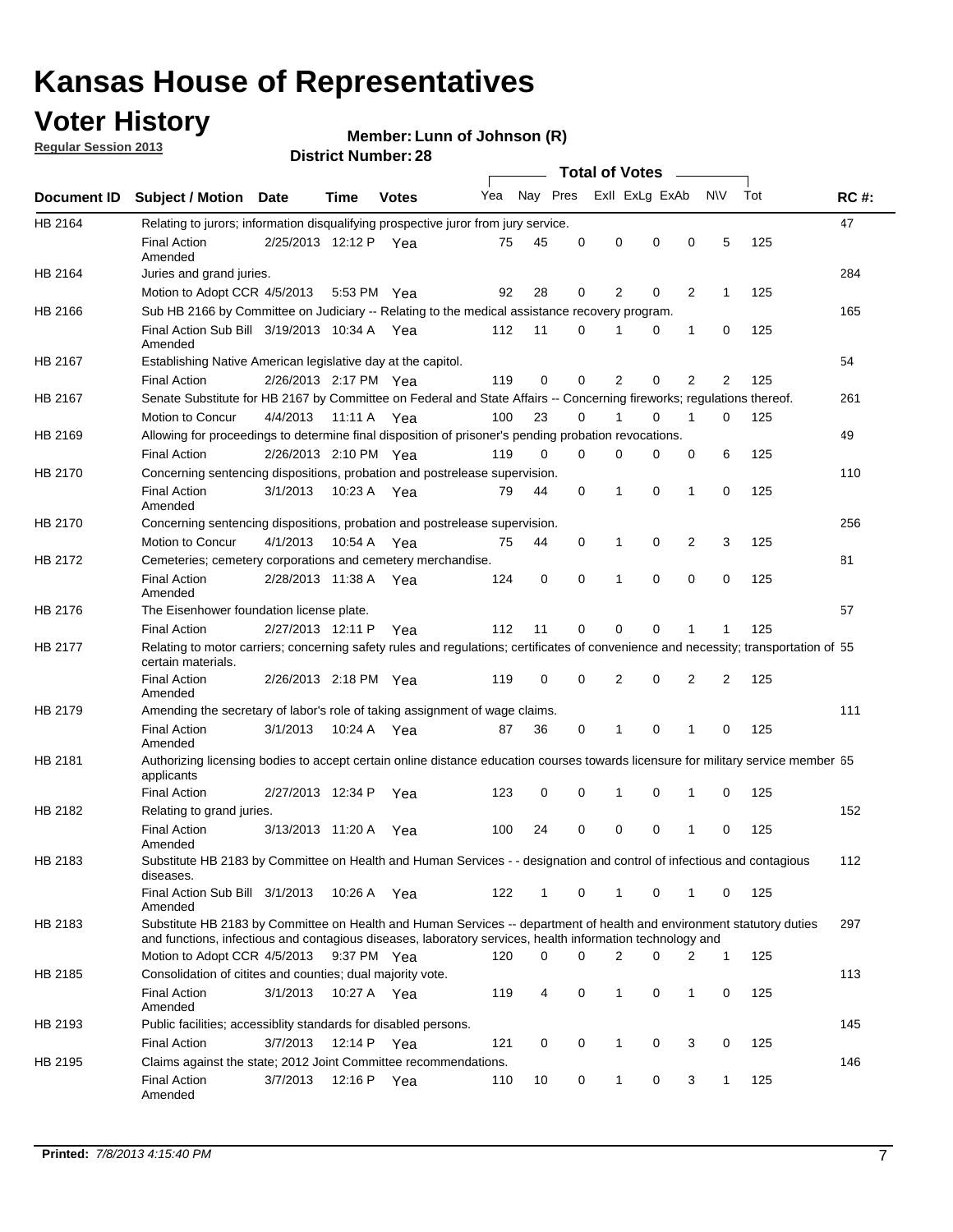#### **Voter History**

**Member: Lunn of Johnson (R)** 

**Regular Session 2013**

|             |                                                                                                                                                                                                                |                       |             |              |     |              | <b>Total of Votes</b> |                |   | $\sim$         |                |     |     |
|-------------|----------------------------------------------------------------------------------------------------------------------------------------------------------------------------------------------------------------|-----------------------|-------------|--------------|-----|--------------|-----------------------|----------------|---|----------------|----------------|-----|-----|
| Document ID | <b>Subject / Motion Date</b>                                                                                                                                                                                   |                       | Time        | <b>Votes</b> | Yea | Nay Pres     |                       | Exll ExLg ExAb |   |                | <b>NV</b>      | Tot | RC# |
| HB 2197     | Kansas state high school activities association; membership of board of directors and executive board.                                                                                                         |                       |             |              |     |              |                       |                |   |                |                |     | 249 |
|             | <b>Emergency Final</b><br><b>Action Amend</b>                                                                                                                                                                  | 3/26/2013 8:46 PM Yea |             |              | 69  | 53           | 0                     | 1              | 0 | 2              | 0              | 125 |     |
| HB 2199     | Second amendment protection act.                                                                                                                                                                               |                       |             |              |     |              |                       |                |   |                |                |     | 157 |
|             | <b>Final Action</b><br>Amended                                                                                                                                                                                 | 3/14/2013 11:34 A     |             | Yea          | 94  | 29           | 0                     | 0              | 0 | 2              | 0              | 125 |     |
| HB 2199     | Senate Substitute for HB 2199 by Committee on Federal and State Affairs--Secretary of Administration; successor; diretor of<br>accounts and reports; certain rules and regulations; Kansas liquor control act. |                       |             |              |     |              |                       |                |   |                |                |     | 313 |
|             | Motion to adopt CCR 5/22/2013 2:17 PM Yea                                                                                                                                                                      |                       |             |              | 89  | 23           | 0                     | 1              | 0 | 12             | 0              | 125 |     |
| HB 2200     | Executive chief information technology officer; office of information tehcnology services.                                                                                                                     |                       |             |              |     |              |                       |                |   |                |                |     | 114 |
|             | <b>Final Action</b><br>Amended                                                                                                                                                                                 | 3/1/2013              | 10:28 A Yea |              | 121 | 2            | $\Omega$              | 1              | 0 | 1              | 0              | 125 |     |
| HB 2201     | Telecommunications; regulation by the state corporation commission and distributions from the Kansas universal service<br>fund.                                                                                |                       |             |              |     |              |                       |                |   |                |                |     | 33  |
|             | <b>Final Action</b><br>Amended                                                                                                                                                                                 | 2/18/2013 11:24 A     |             | Yea          | 118 | 1            | 0                     | 2              | 0 | 4              | 0              | 125 |     |
| HB 2201     | Telecommunications; regulation by the state corporation commission and distributions from the Kansas universal service<br>fund.                                                                                |                       |             |              |     |              |                       |                |   |                |                |     | 278 |
|             | Motion to Adopt CCR 4/5/2013                                                                                                                                                                                   |                       | 12:57 P     | Yea          | 99  | 20           | 0                     | 2              | 0 | 3              | 1              | 125 |     |
| HB 2202     | Providing automatic relief from certain motor carrier restrictions upon the governor's declaration of emergency.                                                                                               |                       |             |              |     |              |                       |                |   |                |                |     | 44  |
|             | <b>Final Action</b><br>Amended                                                                                                                                                                                 | 2/20/2013 12:25 P     |             | Yea          | 122 | 0            | 0                     | 0              | 0 | 0              | 3              | 125 |     |
| HB 2203     | Relating to exercise of religion.                                                                                                                                                                              |                       |             |              |     |              |                       |                |   |                |                |     | 115 |
|             | <b>Final Action</b><br>Amended                                                                                                                                                                                 | 3/1/2013              | 10:31 A     | Yea          | 109 | 14           | 0                     | 1              | 0 | 1              | 0              | 125 |     |
| HB 2203     | Relating to exercise of religion.                                                                                                                                                                              |                       |             |              |     |              |                       |                |   |                |                |     | 200 |
|             | Motion to Concur                                                                                                                                                                                               | 3/25/2013 9:41 AM     |             | Yea          | 109 | 12           | 0                     | 2              | 0 | $\overline{2}$ | 0              | 125 |     |
| HB 2204     | Relating to redemption of real property.                                                                                                                                                                       |                       |             |              |     |              |                       |                |   |                |                |     | 116 |
|             | <b>Final Action</b><br>Amended                                                                                                                                                                                 | 3/1/2013              | 10:32 A Yea |              | 123 | 0            | 0                     | 1              | 0 | $\mathbf{1}$   | 0              | 125 |     |
| HB 2204     | Extending the judicial branch surcharge for two years.                                                                                                                                                         |                       |             |              |     |              |                       |                |   |                |                |     | 308 |
|             | Motion to adopt CCR 5/13/2013 10:38 A                                                                                                                                                                          |                       |             | Yea          | 121 | $\mathbf{1}$ | 0                     | 0              | 0 | 3              | 0              | 125 |     |
| HB 2205     | Adoption hearings; time and waiver of notice.                                                                                                                                                                  |                       |             |              |     |              |                       |                |   |                |                |     | 117 |
|             | <b>Final Action</b><br>Amended                                                                                                                                                                                 | 3/1/2013              | 10:33 A     | Yea          | 123 | 0            | 0                     | 1              | 0 | 1              | 0              | 125 |     |
| HB 2207     | Substitute HB 2207 by Committee on Agriculture and Natural Resources--Amending provisions relating to the regulation and<br>certification of animal feeding facilities.                                        |                       |             |              |     |              |                       |                |   |                |                |     | 56  |
|             | Final Action Sub Bill 2/26/2013 2:20 PM Yea                                                                                                                                                                    |                       |             |              | 119 | 0            | 0                     | 2              | 0 | $\overline{2}$ | $\overline{2}$ | 125 |     |
| HB 2207     | Substitute HB 2207 by Committee on Agriculture and Natural Resources--Amending provisions relating to the regulation and<br>certification of animal feeding facilities.                                        |                       |             |              |     |              |                       |                |   |                |                |     | 257 |
|             | Motion to Concur                                                                                                                                                                                               | 4/1/2013              | 2:23 PM Yea |              | 119 | 0            | 0                     |                | 0 | 3              | 2              | 125 |     |
| HB 2209     | Amendments to the Kansas offender registration act.                                                                                                                                                            |                       |             |              |     |              |                       |                |   |                |                |     | 66  |
|             | Final Action<br>Amended                                                                                                                                                                                        | 2/27/2013 12:35 P Yea |             |              | 123 | 0            | 0                     | 1              | 0 | 1              | 0              | 125 |     |
| HB 2210     | Elections; change of party affiliation.                                                                                                                                                                        |                       |             |              |     |              |                       |                |   |                |                |     | 132 |
|             | Emergency Final<br><b>Action Amend</b>                                                                                                                                                                         | 3/1/2013              | 1:02 PM Yea |              | 72  | 49           | 0                     | 1              | 0 | 1              | $\overline{2}$ | 125 |     |
| HB 2212     | Concerning the requirements to receiving a service grant through the veterans claims assistance program.                                                                                                       |                       |             |              |     |              |                       |                |   |                |                |     | 118 |
|             | <b>Final Action</b>                                                                                                                                                                                            | 3/1/2013              | 10:34 A     | Yea          | 123 | 0            | 0                     | 1              | 0 | 1              | 0              | 125 |     |
| HB 2213     | Member elections and retirement benefit determinations and one-time payments under KPERS act of 2015.                                                                                                          |                       |             |              |     |              |                       |                |   |                |                |     | 27  |
|             | <b>Final Action</b><br>Amended                                                                                                                                                                                 | 2/15/2013 11:19 A Yea |             |              | 115 | 0            | 0                     | 2              | 2 | 3              | 3              | 125 |     |
| HB 2213     | Member elections and retirement benefit determinations and one-time payments under KPERS act of 2015.                                                                                                          |                       |             |              |     |              |                       |                |   |                |                |     | 311 |
|             | Motion to adopt CCR 5/20/2013 2:11 PM Yea                                                                                                                                                                      |                       |             |              | 104 | 0            | 0                     | 1              | 0 | 16             | 4              | 125 |     |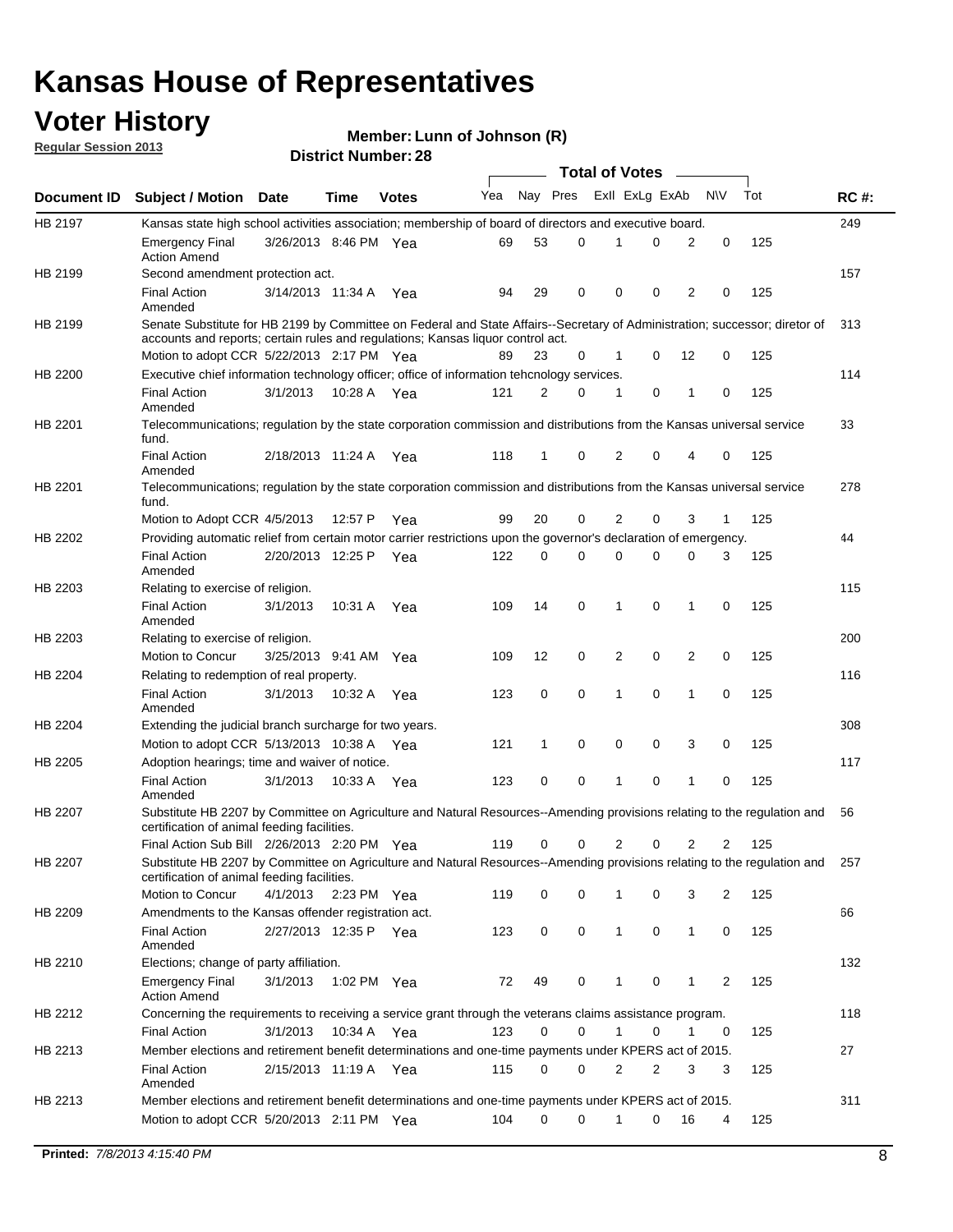#### **Voter History**

**Member: Lunn of Johnson (R)** 

**Regular Session 2013**

|                    |                                                                                                                                                                                                       |                       |         | וסוטנו וענווווטקו. בט |              |    |   | <b>Total of Votes</b> |          | $\sim$         |           |     |     |
|--------------------|-------------------------------------------------------------------------------------------------------------------------------------------------------------------------------------------------------|-----------------------|---------|-----------------------|--------------|----|---|-----------------------|----------|----------------|-----------|-----|-----|
| <b>Document ID</b> | <b>Subject / Motion Date</b>                                                                                                                                                                          |                       | Time    | <b>Votes</b>          | Yea Nay Pres |    |   | Exll ExLg ExAb        |          |                | <b>NV</b> | Tot | RC# |
| HB 2216            | Repealing certain joint committees and amending related statutes; amending the joint committees on special claims against<br>the state.                                                               |                       |         |                       |              |    |   |                       |          |                |           |     | 119 |
|                    | <b>Final Action</b><br>Amended                                                                                                                                                                        | 3/1/2013              | 10:36 A | Yea                   | 91           | 32 | 0 | 1                     | 0        | 1              | 0         | 125 |     |
| HB 2216            | Repealing certain joint committees and amending related statutes; amending the joint committees on special claims against<br>the state.                                                               |                       |         |                       |              |    |   |                       |          |                |           |     | 323 |
|                    | Motion to adopt CCR 6/2/2013                                                                                                                                                                          |                       | 12:18 A | Yea                   | 81           | 28 | 0 | 1                     | 0        | 6              | 9         | 125 |     |
| HB 2217            | Creating the crime of female genital mutilation and setting the penalty.                                                                                                                              |                       |         |                       |              |    |   |                       |          |                |           |     | 120 |
|                    | <b>Final Action</b><br>Amended                                                                                                                                                                        | 3/1/2013              |         | 10:37 A Yea           | 123          | 0  | 0 | 1                     | 0        | $\mathbf{1}$   | 0         | 125 |     |
| HB 2218            | Driving under the influence of alcohol or drugs; tests; implied consent; administrative hearings.                                                                                                     |                       |         |                       |              |    |   |                       |          |                |           |     | 82  |
|                    | <b>Final Action</b>                                                                                                                                                                                   | 2/28/2013 11:40 A Yea |         |                       | 124          | 0  | 0 |                       | $\Omega$ | 0              | 0         | 125 |     |
| HB 2218            | Driving under the influence of alcohol or drugs; boating under the influence of alcohol or drugs; tests; implied consent;<br>administrative hearings; aggravated battery DUI.                         |                       |         |                       |              |    |   |                       |          |                |           |     | 303 |
|                    | Motion to adopt CCR 5/9/2013 11:46 A                                                                                                                                                                  |                       |         | Yea                   | 120          | 2  | 0 | 1                     | 0        | 1              | 1         | 125 |     |
| HB 2221            | Enacting the equal access act; school employees; professional employees organization.                                                                                                                 |                       |         |                       |              |    |   |                       |          |                |           |     | 83  |
|                    | <b>Final Action</b>                                                                                                                                                                                   | 2/28/2013 11:42 A     |         | Yea                   | 71           | 53 | 0 | 1                     | 0        | 0              | 0         | 125 |     |
| HB 2222            | School districts; bullying policies.<br><b>Emergency Final</b>                                                                                                                                        | 3/1/2013              |         | 1:13 PM $Yea$         | 119          | 1  | 1 | 1                     | 0        | 1              | 2         | 125 | 141 |
| <b>HB 2228</b>     | <b>Action Amend</b><br>Decreased employer payments to group insurance reserve fund for KPERS plan of death and long-term disability benefits<br>during fiscal years 2014 and 2015.                    |                       |         |                       |              |    |   |                       |          |                |           |     | 28  |
|                    | <b>Final Action</b><br>Amended                                                                                                                                                                        | 2/15/2013 11:21 A Yea |         |                       | 115          | 0  | 0 | 2                     | 2        | 3              | 3         | 125 |     |
| HB 2231            | Substitute HB 2231 by Committee on Appropriations - Appropriations for FY 2014, FY 2015, FY 2016, FY 2017 and FY 2018<br>for various state agencies; capital improvement projects.                    |                       |         |                       |              |    |   |                       |          |                |           |     | 177 |
|                    | Final Action Sub Bill 3/20/2013 10:29 A Yea<br>Amended                                                                                                                                                |                       |         |                       | 68           | 55 | 0 |                       | 0        | 1              | 0         | 125 |     |
| HB 2234            | Contracts between the Kansas turnpike authority and the Kansas department of transportation.                                                                                                          |                       |         |                       |              |    |   |                       |          |                |           |     | 151 |
|                    | <b>Final Action</b><br>Amended                                                                                                                                                                        | 3/11/2013 11:16 A Yea |         |                       | 81           | 41 | 0 | 0                     | 1        | $\overline{2}$ | 0         | 125 |     |
| HB 2234            | Naming the secretary of transportation as the director of operations of the Kansas turnpike authority; pertaining to certain<br>contracts between the authority and the department of transportation. |                       |         |                       |              |    |   |                       |          |                |           |     | 299 |
|                    | Motion to Adopt CCR 4/5/2013                                                                                                                                                                          |                       | 10:12 P | Yea                   | 76           | 44 | 0 | 2                     | 0        | 2              | 1         | 125 |     |
| HB 2244            | Taxation of watercraft.<br><b>Emergency Final</b>                                                                                                                                                     | 3/26/2013 8:49 PM Yea |         |                       | 107          | 15 | 0 | 1                     | 0        | 2              | 0         | 125 | 250 |
|                    | <b>Action Amend</b>                                                                                                                                                                                   |                       |         |                       |              |    |   |                       |          |                |           |     |     |
| HB 2249            | City annexation of fire district land; double taxation; refund.                                                                                                                                       |                       |         |                       |              |    |   |                       |          |                |           |     | 121 |
|                    | Final Action 3/1/2013 10:39 A Yea<br>Amended                                                                                                                                                          |                       |         |                       | 101          | 22 | 0 | $\mathbf{1}$          | 0        | $\mathbf{1}$   | 0         | 125 |     |
| HB 2249            | Certain property issues; fire districts; historic preservation; solid waste.                                                                                                                          |                       |         |                       |              |    |   |                       |          |                |           |     | 310 |
|                    | Motion to Adopt CCR 5/17/2013 10:25 A Yea                                                                                                                                                             |                       |         |                       | 92           | 18 | 0 | 1                     | 0        | 14             | 0         | 125 |     |
| HB 2252            | Eliminating the statute of limitations for prosecutions of rape and aggravated criminal sodomy.                                                                                                       |                       |         |                       |              |    |   |                       |          |                |           |     | 122 |
|                    | <b>Final Action</b>                                                                                                                                                                                   | 3/1/2013              |         | 10:40 A Yea           | 123          | 0  | 0 |                       | 0        | 1              | 0         | 125 |     |
|                    | Amended                                                                                                                                                                                               |                       |         |                       |              |    |   |                       |          |                |           |     |     |
| HB 2253            | Abortion; prohibiting funding for abortion services; amending late-term abortion and woman's- right-to-know statutes.<br><b>Final Action</b><br>Amended                                               | 3/20/2013 10:31 A Yea |         |                       | 92           | 31 | 0 | 1                     | 0        | 1              | 0         | 125 | 178 |
| HB 2253            | Abortion; prohibiting funding for abortion services; amending late-term abortion and woman's- right-to-know statutes.                                                                                 |                       |         |                       |              |    |   |                       |          |                |           |     | 301 |
|                    | Motion to Adopt CCR 4/5/2013                                                                                                                                                                          |                       |         | 10:34 P Yea           | 90           | 30 | 0 | 2                     | 0        | 2              | 1         | 125 |     |
| HB 2255            | Economic development; investments in telecommunications machinery and equipment.                                                                                                                      |                       |         |                       |              |    |   |                       |          |                |           |     | 142 |
|                    | EFA Sub Bill<br>Amended                                                                                                                                                                               | 3/1/2013              |         | 1:15 PM $Yea$         | 116          | 5  | 0 | -1                    | 0        | 1              | 2         | 125 |     |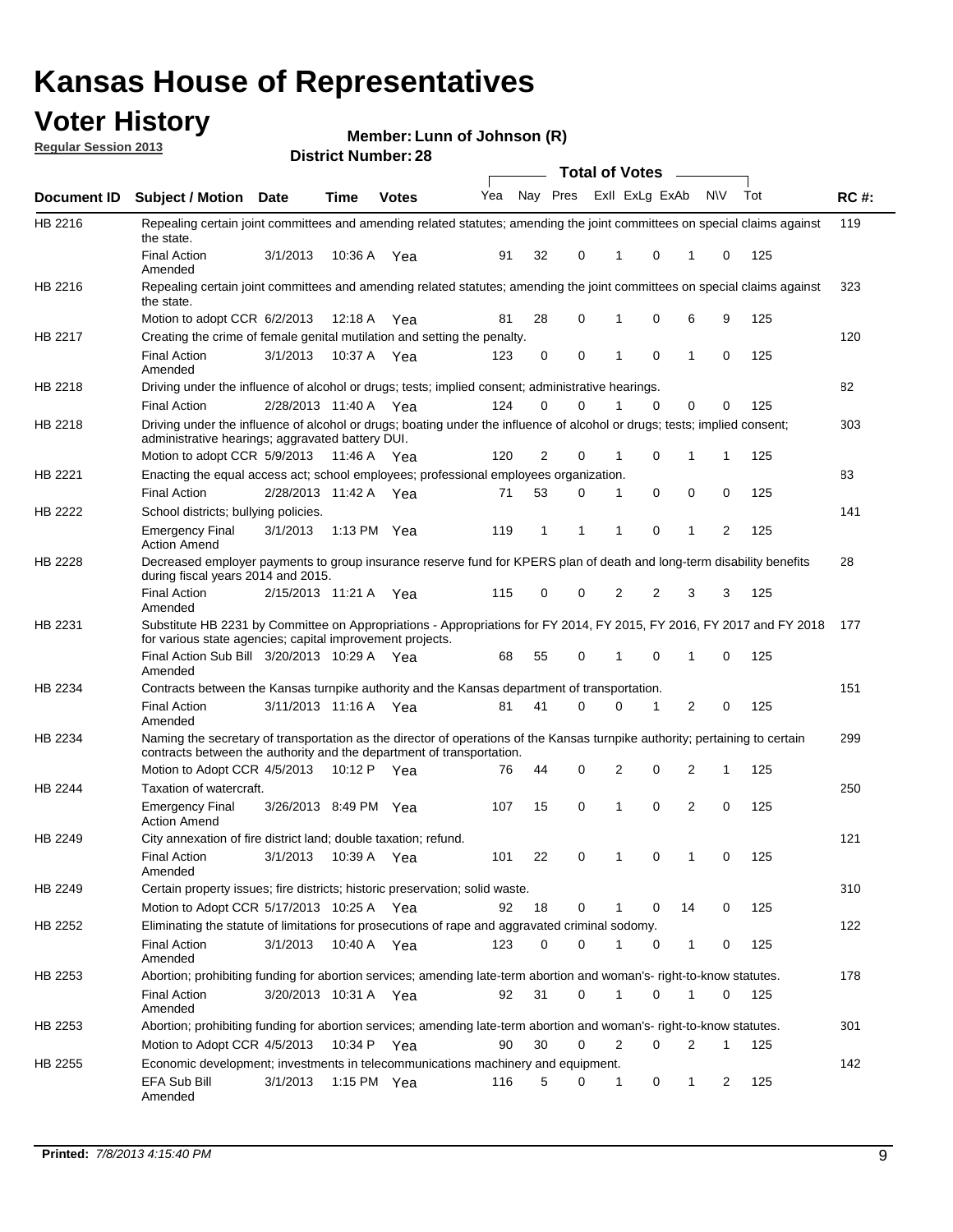#### **Voter History**

**Member: Lunn of Johnson (R)** 

**Regular Session 2013**

|             |                                                                                                                                                                                       |                       | וסוטנו וענווווטקו בט |              |     |                         |             | <b>Total of Votes</b> |              | $\overline{\phantom{a}}$ |              |     |             |
|-------------|---------------------------------------------------------------------------------------------------------------------------------------------------------------------------------------|-----------------------|----------------------|--------------|-----|-------------------------|-------------|-----------------------|--------------|--------------------------|--------------|-----|-------------|
| Document ID | <b>Subject / Motion Date</b>                                                                                                                                                          |                       | <b>Time</b>          | <b>Votes</b> | Yea | Nay Pres Exll ExLg ExAb |             |                       |              |                          | <b>NV</b>    | Tot | <b>RC#:</b> |
| HB 2259     | Domestic relations; relating to dissolution of marriage;                                                                                                                              |                       |                      |              |     |                         |             |                       |              |                          |              |     | 58          |
|             | <b>Final Action</b>                                                                                                                                                                   | 2/27/2013 12:12 P     |                      | Yea          | 123 | 0                       | 0           | 1                     | 0            | 1                        | $\Omega$     | 125 |             |
| HB 2261     | Authorizing the expenditure of unencumbered balances held by school district; removing the cap for contingency reserve<br>fund.                                                       |                       |                      |              |     |                         |             |                       |              |                          |              |     | 48          |
|             | <b>Final Action</b><br>Amended                                                                                                                                                        | 2/25/2013 12:13 P     |                      | Yea          | 120 | 0                       | 0           | 0                     | 0            | 0                        | 5            | 125 |             |
| HB 2261     | School districts; expenditure of unencumbered bala ces; removing the cap for contingency reserve fund; establishing celebrate 305<br>freedom week; bullying policies. ies.            |                       |                      |              |     |                         |             |                       |              |                          |              |     |             |
|             | Motion to adopt CCR 5/9/2013                                                                                                                                                          |                       | 2:25 PM Yea          |              | 119 | 1                       | 0           |                       | 0            | 4                        | 0            | 125 |             |
| HB 2262     | Substitute HB 2262 by Committee on Appropriations - Amending the percentage amount that is deposited into the oil and gas 210<br>valuation depletion trust fund from 12.41% to 8.25%. |                       |                      |              |     |                         |             |                       |              |                          |              |     |             |
|             | Final Action Sub Bill 3/26/2013 9:58 AM Yea                                                                                                                                           |                       |                      |              | 96  | 23                      | 0           |                       | 0            | 5                        | 0            | 125 |             |
| HB 2267     | Income tax, credits, high performance incentive program; subtraction modifications, certain expenses related to living dinor<br>organ donations.                                      |                       |                      |              |     |                         |             |                       |              |                          |              |     | 252         |
|             | <b>Emergency Final</b><br><b>Action Amend</b>                                                                                                                                         | 3/26/2013 8:52 PM Yea |                      |              | 106 | 16                      | 0           | 1                     | 0            | 2                        | 0            | 125 |             |
| HB 2269     | John Bower memorial highway.                                                                                                                                                          |                       |                      |              |     |                         |             |                       |              |                          |              |     | 84          |
|             | <b>Final Action</b><br>Amended                                                                                                                                                        | 2/28/2013 11:44 A Yea |                      |              | 114 | 10                      | 0           | 1                     | 0            | 0                        | 0            | 125 |             |
| HB 2272     | Exempting IRB-purchased property from property taxatin without state ownerhsip requirement.                                                                                           |                       |                      |              |     |                         |             |                       |              |                          |              |     | 123         |
|             | <b>Final Action</b>                                                                                                                                                                   | 3/1/2013              | 10:41 A              | Yea          | 123 | 0                       | 0           | 1                     | 0            | $\mathbf{1}$             | 0            | 125 |             |
| HB 2278     | Creating a penalty enhancement for the theft or burglary of a firearm.                                                                                                                |                       |                      |              |     |                         |             |                       |              |                          |              |     | 135         |
|             | <b>Emergency Final</b><br><b>Action Amend</b>                                                                                                                                         | 3/1/2013              | 1:06 PM Yea          |              | 117 | 4                       | $\mathbf 0$ | 1                     | 0            | 1                        | 2            | 125 |             |
| HB 2280     | School districts; establishing celebrate freedom week and related curriculum.                                                                                                         |                       |                      |              |     |                         |             |                       |              |                          |              |     | 140         |
|             | <b>Emergency Final</b><br><b>Action Amend</b>                                                                                                                                         | 3/1/2013              | 1:12 PM Yea          |              | 95  | 25                      | 1           | 1                     | 0            | 1                        | 2            | 125 |             |
| HB 2294     | Kansas uniform securities act.                                                                                                                                                        |                       |                      |              |     |                         |             |                       |              |                          |              |     | 124         |
|             | <b>Final Action</b>                                                                                                                                                                   | 3/1/2013              | 10:42 A              | Yea          | 123 | 0                       | 0           | 1                     | 0            | $\mathbf{1}$             | 0            | 125 |             |
| HB 2296     | Campaign finance; permitted uses of campaign funds.                                                                                                                                   |                       |                      |              |     |                         |             |                       |              |                          |              |     | 148         |
|             | <b>Final Action</b>                                                                                                                                                                   | 3/8/2013              | 11:12 A Yea          |              | 120 | $\mathbf{1}$            | 0           | 0                     | $\mathbf{1}$ | 2                        | $\mathbf{1}$ | 125 |             |
| HB 2298     | Amending the crimes of interference with law enforcement and giving a false alarm.                                                                                                    |                       |                      |              |     |                         |             |                       |              |                          |              |     | 136         |
|             | <b>Emergency Final</b><br>Action                                                                                                                                                      | 3/1/2013              | 1:07 PM Yea          |              | 121 | 0                       | 0           | 1                     | 0            | 1                        | 2            | 125 |             |
| HB 2302     | Relating to drug screening, criminal history record check and fingerprinting of certain persons and employees.                                                                        |                       |                      |              |     |                         |             |                       |              |                          |              |     | 85          |
|             | <b>Final Action</b><br>Amended                                                                                                                                                        | 2/28/2013 11:45 A     |                      | Yea          | 124 | 0                       | $\Omega$    | 1                     | 0            | 0                        | $\mathbf 0$  | 125 |             |
| HB 2303     | Relating to drivier's license fees; driving under the influence equipment fund.                                                                                                       |                       |                      |              |     |                         |             |                       |              |                          |              |     | 125         |
|             | <b>Final Action</b><br>Amended                                                                                                                                                        | 3/1/2013              | 10:44 A              | Yea          | 113 | 10                      | 0           | 1                     | 0            | 1                        | 0            | 125 |             |
| HB 2305     | Kansas storage tank act and containment of underground storage tanks.                                                                                                                 |                       |                      |              |     |                         |             |                       |              |                          |              |     | 126         |
|             | <b>Final Action</b>                                                                                                                                                                   | 3/1/2013              | 10:45 A              | Yea          | 123 | 0                       | 0           | 1                     | 0            | 1                        | 0            | 125 |             |
| HB 2305     | Kansas storage tank act and containment of underground storage tanks.                                                                                                                 |                       |                      |              |     |                         |             |                       |              |                          |              |     | 197         |
|             | Motion to Concur                                                                                                                                                                      | 3/22/2013 11:36 A     |                      | Yea          | 119 | 0                       | 0           | 2                     | 0            | 3                        | $\mathbf{1}$ | 125 |             |
| HB 2311     | Increasing delinquent registration fees.                                                                                                                                              |                       |                      |              |     |                         |             |                       |              |                          |              |     | 127         |
|             | <b>Final Action</b>                                                                                                                                                                   | 3/1/2013              | 10:50 A              | Nay          | 24  | 99                      | 0           | $\mathbf{1}$          | 0            | 1                        | 0            | 125 |             |
| HB 2312     | Kansas uninsurable health insurance plan; increase in life time limit.                                                                                                                |                       |                      |              |     |                         |             |                       |              |                          |              |     | 95          |
|             | <b>Final Action</b>                                                                                                                                                                   | 3/1/2013              | 9:53 AM Yea          |              | 123 | 0                       | 0           | 1                     | 0            | 1                        | 0            | 125 |             |
| HB 2318     | Authorizing use of motorcycle headlamp modulation systems and side lamps.                                                                                                             |                       |                      |              |     |                         |             |                       |              |                          |              |     | 128         |
|             | <b>Final Action</b><br>Amended                                                                                                                                                        | 3/1/2013              | 10:52 A              | Yea          | 123 | 0                       | 0           | 1                     | 0            | 1                        | 0            | 125 |             |
| HB 2318     | Authorizing use of motorcycle headlamp modulation systems and side lamps.                                                                                                             |                       |                      |              |     |                         |             |                       |              |                          |              |     | 201         |
|             | Motion to Concur                                                                                                                                                                      | 3/25/2013 9:44 AM Yea |                      |              | 121 | 0                       | 0           | 2                     | 0            | 2                        | 0            | 125 |             |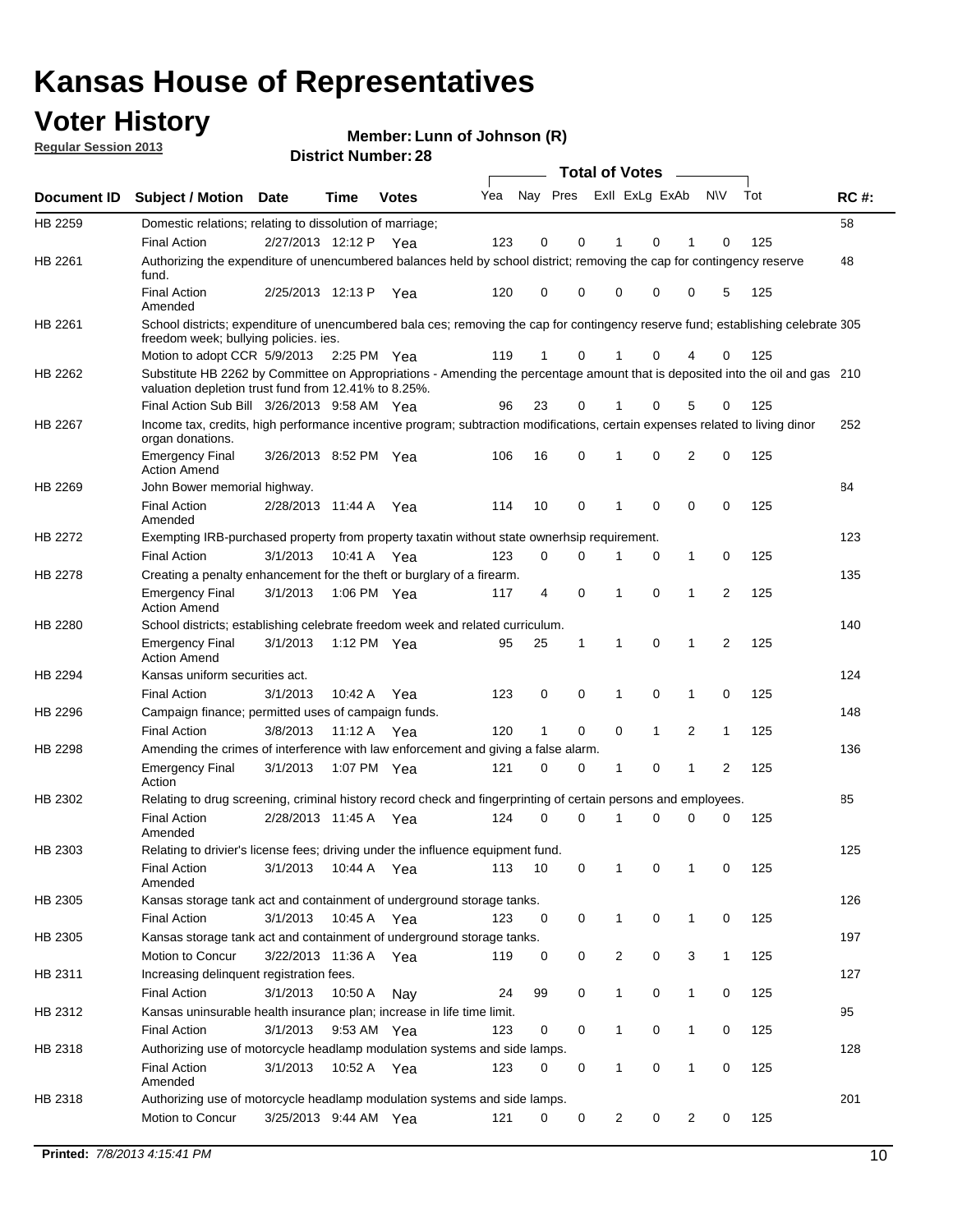#### **Voter History**

**Member: Lunn of Johnson (R)** 

**Regular Session 2013**

|             |                                                                                                                                                                                             |                       |             |              |     |             |             | <b>Total of Votes</b> |   |                |           |     |             |
|-------------|---------------------------------------------------------------------------------------------------------------------------------------------------------------------------------------------|-----------------------|-------------|--------------|-----|-------------|-------------|-----------------------|---|----------------|-----------|-----|-------------|
| Document ID | <b>Subject / Motion</b>                                                                                                                                                                     | <b>Date</b>           | Time        | <b>Votes</b> | Yea | Nay Pres    |             | Exll ExLg ExAb        |   |                | <b>NV</b> | Tot | <b>RC#:</b> |
| HB 2319     | Creating the coalition of innovative districts act.                                                                                                                                         |                       |             |              |     |             |             |                       |   |                |           |     | 149         |
|             | <b>Final Action</b><br>Amended                                                                                                                                                              | 3/8/2013              | 11:17 A     | Yea          | 74  | 47          | 0           | 0                     | 1 | 3              | 0         | 125 |             |
| HB 2319     | Creating the coalition of innovative districts act.                                                                                                                                         |                       |             |              |     |             |             |                       |   |                |           |     | 279         |
|             | Motion to Adopt CCR 4/5/2013                                                                                                                                                                |                       |             | 1:03 PM Yea  | 71  | 47          | 0           | 2                     | 0 | 3              | 2         | 125 |             |
| HB 2322     | Relating to the division of health of the department of health and environment.                                                                                                             |                       |             |              |     |             |             |                       |   |                |           |     | 86          |
|             | <b>Final Action</b><br>Amended                                                                                                                                                              | 2/28/2013 11:46 A Yea |             |              | 118 | 6           | 0           | 1                     | 0 | 0              | 0         | 125 |             |
| HB 2326     | VoIP and IP enabled services.                                                                                                                                                               |                       |             |              |     |             |             |                       |   |                |           |     | 129         |
|             | <b>Final Action</b><br>Amended                                                                                                                                                              | 3/1/2013              | 10.53 A     | Yea          | 123 | $\mathbf 0$ | 0           | $\mathbf{1}$          | 0 | 1              | 0         | 125 |             |
| HB 2338     | Courts; docket fees.                                                                                                                                                                        |                       |             |              |     |             |             |                       |   |                |           |     | 211         |
|             | <b>Final Action</b><br>Amended                                                                                                                                                              | 3/26/2013 10:00 A     |             | Yea          | 67  | 52          | 0           | $\mathbf 1$           | 0 | 5              | 0         | 125 |             |
| HB 2339     | Allowing insurers to return premiums to a policyholder separate from the notice of an adverse underwriting decision.                                                                        |                       |             |              |     |             |             |                       |   |                |           |     | 67          |
|             | <b>Final Action</b>                                                                                                                                                                         | 2/28/2013 11:16 A Yea |             |              | 124 | 0           | 0           |                       | 0 | 0              | 0         | 125 |             |
| HB 2339     | Combining life insurance with certain additional health related riders, insurance agents-lines of insurance, health insurance for 287<br>certain firefighters and law enforcement officers. |                       |             |              |     |             |             |                       |   |                |           |     |             |
|             | Motion to Adopt CCR 4/5/2013 7:15 PM Yea                                                                                                                                                    |                       |             |              | 116 | 4           | 0           | 2                     | 0 | 2              | -1        | 125 |             |
| HB 2343     | Relating to the secretary of health and environment; office of laboratory services.                                                                                                         |                       |             |              |     |             |             |                       |   |                |           |     | 130         |
|             | <b>Final Action</b>                                                                                                                                                                         | 3/1/2013              | 10:54 A Yea |              | 89  | 34          | 0           | 1                     | 0 | $\mathbf{1}$   | 0         | 125 |             |
| HB 2349     | School districts; audit by legislative post audit committee.                                                                                                                                |                       |             |              |     |             |             |                       |   |                |           |     | 87          |
|             | <b>Final Action</b><br>Amended                                                                                                                                                              | 2/28/2013 11:48 A Yea |             |              | 120 | 4           | $\mathbf 0$ | $\mathbf{1}$          | 0 | $\mathbf 0$    | 0         | 125 |             |
| HB 2349     | School districts; audit by legislative post audit committee.                                                                                                                                |                       |             |              |     |             |             |                       |   |                |           |     | 291         |
|             | Motion to Concur                                                                                                                                                                            | 4/5/2013              |             | 7:55 PM Yea  | 118 | 2           | 0           | 2                     | 0 | 2              | 1         | 125 |             |
| HB 2352     | Maximum benefits increased for certain members of the Kansas police and firemen's retirement system.                                                                                        |                       |             |              |     |             |             |                       |   |                |           |     | 88          |
|             | <b>Final Action</b>                                                                                                                                                                         | 2/28/2013 11:49 A     |             | Yea          | 124 | 0           | 0           | 1                     | 0 | 0              | 0         | 125 |             |
| HB 2353     | Adding certain controlled substances as schedule I drugs.                                                                                                                                   |                       |             |              |     |             |             |                       |   |                |           |     | 138         |
|             | Emergency Final<br>Action                                                                                                                                                                   | 3/1/2013              |             | 1:09 PM Yea  | 121 | 0           | 0           | $\mathbf{1}$          | 0 | 1              | 2         | 125 |             |
| HB 2357     | 242nd engineer company ae" KS army national guard ae" membrial highway.                                                                                                                     |                       |             |              |     |             |             |                       |   |                |           |     | 96          |
|             | <b>Final Action</b>                                                                                                                                                                         | 3/1/2013              |             | 9:54 AM Yea  | 123 | 0           | 0           | 1                     | 0 | 1              | 0         | 125 |             |
| HB 2357     | 242nd engineer company-KS army national guard- highway.                                                                                                                                     |                       |             |              |     |             |             |                       |   |                |           |     | 202         |
|             | Motion to Concur                                                                                                                                                                            | 3/25/2013 9:47 AM Yea |             |              | 121 | $\mathbf 0$ | $\mathbf 0$ | 2                     | 0 | $\overline{2}$ | 0         | 125 |             |
| HB 2363     | Exempting certain aggregate mining operations from department of health and environment regulations.                                                                                        |                       |             |              |     |             |             |                       |   |                |           |     | 131         |
|             | <b>Final Action</b><br>Amended                                                                                                                                                              | 3/1/2013              | 10:56 A     | Yea          | 123 | 0           | 0           | 1                     | 0 | 1              | 0         | 125 |             |
| HB 2363     | Water; wastewater regulations for sand and gravel; streams, dams and water obstructions.                                                                                                    |                       |             |              |     |             |             |                       |   |                |           |     | 280         |
|             | Motion to Adopt CCR 4/5/2013                                                                                                                                                                |                       |             | 1:10 PM Yea  | 119 | 0           | 0           | 2                     | 0 | 3              | 1         | 125 |             |
| HB 2368     | Relating to the governor's mental health services planning council.<br>Emergency Final                                                                                                      | 3/1/2013              |             | 1:08 PM Yea  | 121 | 0           | 0           | 1                     | 0 | $\mathbf{1}$   | 2         | 125 | 137         |
| HB 2377     | <b>Action Amend</b><br>Relating to court fees and costs; judicial branch surcharge fund.                                                                                                    |                       |             |              |     |             |             |                       |   |                |           |     | 212         |
|             | Final Action                                                                                                                                                                                | 3/26/2013 10:01 A Yea |             |              | 118 | 1           | 0           |                       | 0 | 5              | 0         | 125 |             |
| HB 2378     | Sales tax exemption for sales of certain machinery and equipment used for surface mining activities.                                                                                        |                       |             |              |     |             |             |                       |   |                |           |     | 251         |
|             | Emergency Final<br><b>Action Amend</b>                                                                                                                                                      | 3/26/2013 8:51 PM Yea |             |              | 104 | 18          | 0           | 1                     | 0 | 2              | 0         | 125 |             |
| HB 2381     | Election campaign finance; removing certain limitations to contributions made during legislative sessions.                                                                                  |                       |             |              |     |             |             |                       |   |                |           |     | 198         |
|             | <b>Final Action</b>                                                                                                                                                                         | 3/25/2013 9:30 AM Yea |             |              | 100 | 21          | 0           | 2                     | 0 | 2              | 0         | 125 |             |
|             | Amended                                                                                                                                                                                     |                       |             |              |     |             |             |                       |   |                |           |     |             |
| HB 2387     | Clarifying that felony murder is not a lesser included offense of capital murder.                                                                                                           |                       |             |              |     |             |             |                       |   |                |           |     | 213         |
|             | <b>Final Action</b>                                                                                                                                                                         | 3/26/2013 10:02 A     |             | Yea          | 117 | 2           | 0           | 1                     | 0 | 5              | 0         | 125 |             |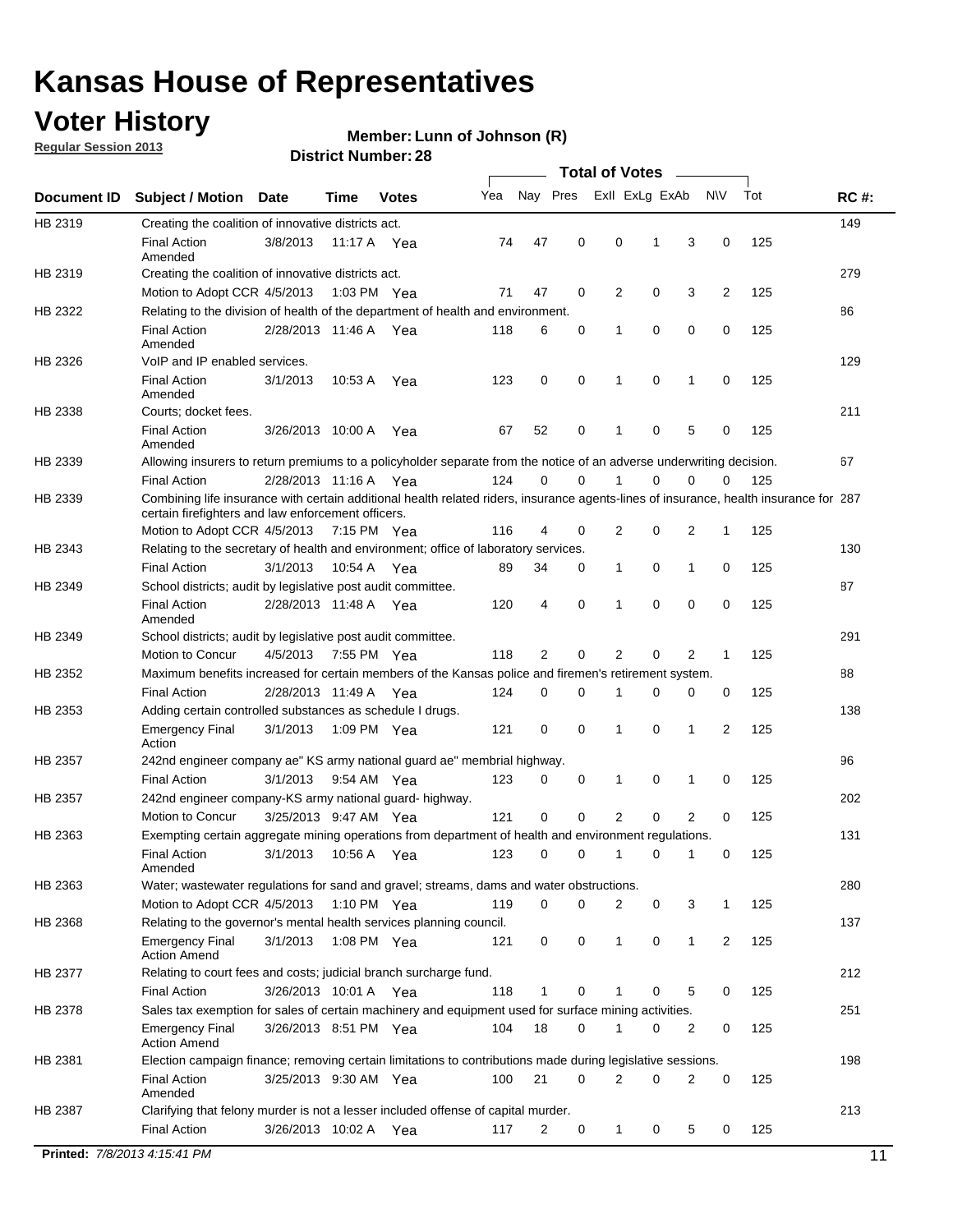#### **Voter History**

**Member: Lunn of Johnson (R)** 

**Regular Session 2013**

|                 |                                                                                                                                                                                                                                                  |                       |         |              |     |              |          | <b>Total of Votes</b> |   |   |              |     |             |
|-----------------|--------------------------------------------------------------------------------------------------------------------------------------------------------------------------------------------------------------------------------------------------|-----------------------|---------|--------------|-----|--------------|----------|-----------------------|---|---|--------------|-----|-------------|
| Document ID     | Subject / Motion Date                                                                                                                                                                                                                            |                       | Time    | <b>Votes</b> | Yea | Nay Pres     |          | Exll ExLg ExAb        |   |   | <b>NV</b>    | Tot | <b>RC#:</b> |
| HB 2389         | Capital murder; notice of intent to seek the death penalty.                                                                                                                                                                                      |                       |         |              |     |              |          |                       |   |   |              |     | 214         |
|                 | <b>Final Action</b>                                                                                                                                                                                                                              | 3/26/2013 10:03 A     |         | Yea          | 118 | 1            | 0        | 1                     | 0 | 5 | 0            | 125 |             |
| HB 2391         | School finance; amount of tax levy authorized to finance ancillary school facilities.                                                                                                                                                            |                       |         |              |     |              |          |                       |   |   |              |     | 237         |
|                 | <b>Emergency Final</b><br><b>Action Amend</b>                                                                                                                                                                                                    | 3/26/2013 8:30 PM Yea |         |              | 64  | 57           | 0        | 1                     | 0 | 2 | 1            | 125 |             |
| HB 2391         | Senate Substitute for HB 2391 by Committee on Ways and Means - Creating the joint committee on uniform educational<br>standards oversight.                                                                                                       |                       |         |              |     |              |          |                       |   |   |              |     | 321         |
|                 | Sub Motion to Concur 6/1/2013                                                                                                                                                                                                                    |                       | 10:06 P | Yea          | 55  | 58           | 0        | 0                     | 0 | 6 | 6            | 125 |             |
| HB 2396         | Allowing the secretary of administration to identify state owned real property as surplus property and establishing an appeals 253<br>process of such identification; also amending procedures for the disposition of state surplus real estate. |                       |         |              |     |              |          |                       |   |   |              |     |             |
|                 | <b>Emergency Final</b><br>Action Amend                                                                                                                                                                                                           | 3/26/2013 8:53 PM Yea |         |              | 122 | 0            | 0        |                       | 0 | 2 | 0            | 125 |             |
| HB 2403         | Issuing \$1,500,000,000 of pension obligation bonds to finance a portion of the unfunded actuarial liability of KPERS.                                                                                                                           |                       |         |              |     |              |          |                       |   |   |              |     | 236         |
|                 | <b>Final Action</b><br>Amended                                                                                                                                                                                                                   | 3/26/2013 8:29 PM Nay |         |              | 73  | 49           | 0        | 1                     | 0 | 2 | 0            | 125 |             |
| <b>HCR 5014</b> | Urging approval of the Presidential Permit application allowing the construction and operation of the TransCanada Keystone<br>XL Pipeline.                                                                                                       |                       |         |              |     |              |          |                       |   |   |              |     | 215         |
|                 | <b>Final Action</b>                                                                                                                                                                                                                              | 3/26/2013 10:05 A     |         | Yea          | 108 | 11           | 0        |                       | 0 | 5 | 0            | 125 |             |
| HR 6004         | Rules of House of Representatives, permanent rules of the 2013-2014 biennium.                                                                                                                                                                    |                       |         |              |     |              |          |                       |   |   |              |     | 4           |
|                 | <b>Final Action</b><br>Amended                                                                                                                                                                                                                   | 1/28/2013 11:09 A     |         | Yea          | 82  | 40           | 0        | 0                     | 0 | 3 | 0            | 125 |             |
| SB 1            | Legislative Post Audit; periodic audits of the State treasurer and the pooled money investment board.                                                                                                                                            |                       |         |              |     |              |          |                       |   |   |              |     | 216         |
|                 | <b>Final Action</b><br>Amended                                                                                                                                                                                                                   | 3/26/2013 10:06 A     |         | Yea          | 118 | 1            | 0        | 1                     | 0 | 5 | 0            | 125 |             |
| SB 16           | Kansas racketeer influenced and corrupt organization act, criminal street gangs.                                                                                                                                                                 |                       |         |              |     |              |          |                       |   |   |              |     | 217         |
|                 | <b>Final Action</b><br>Amended                                                                                                                                                                                                                   | 3/26/2013 10:12 A Nay |         |              | 74  | 45           | 0        | 1                     | 0 | 5 | 0            | 125 |             |
| SB 20           | Civil procedure; temporary restraining orders and poverty affidavits.                                                                                                                                                                            |                       |         |              |     |              |          |                       |   |   |              |     | 190         |
|                 | <b>Final Action</b><br>Amended                                                                                                                                                                                                                   | 3/22/2013 11:15 A     |         | Yea          | 119 | 0            | 0        | 2                     | 0 | 3 | 1            | 125 |             |
| SB 20           | Civil procedure; temporary restraining orders and poverty affidavits.                                                                                                                                                                            |                       |         |              |     |              |          |                       |   |   |              |     | 304         |
|                 | Motion to adopt CCR 5/9/2013                                                                                                                                                                                                                     |                       |         | 2:21 PM Yea  | 119 | $\mathbf{1}$ | 0        | 1                     | 0 | 4 | 0            | 125 |             |
| SB 21           | Firearms; criminal possession of a firearm; expungement; personal and family protection act.                                                                                                                                                     |                       |         |              |     |              |          |                       |   |   |              |     | 255         |
|                 | <b>Emergency Final</b><br>Action                                                                                                                                                                                                                 | 3/26/2013 8:56 PM Yea |         |              | 119 | 3            | 0        |                       | 0 | 2 | 0            | 125 |             |
| SB 23           | Continuation of statewide tax levy for public schools.                                                                                                                                                                                           |                       |         |              |     |              |          |                       |   |   |              |     | 243         |
|                 | <b>Emergency Final</b><br><b>Action Amend</b>                                                                                                                                                                                                    | 3/26/2013 8:38 PM Yea |         |              | 122 | 0            | 0        | 1                     | 0 | 2 | 0            | 125 |             |
| <b>SB 23</b>    | School districts; sttewide tax levy for public schools; school finance amendments.                                                                                                                                                               |                       |         |              |     |              |          |                       |   |   |              |     | 296         |
|                 | Motion to Adopt CCR 4/5/2013 9:32 PM Yea                                                                                                                                                                                                         |                       |         |              | 119 | 1            | 0        | 2                     | 0 | 2 | 1            | 125 |             |
| <b>SB 24</b>    | Insurance - Risk-based capital requirements for property, casualty and life insurance companies.                                                                                                                                                 |                       |         |              |     |              |          |                       |   |   |              |     | 204         |
|                 | <b>Final Action</b>                                                                                                                                                                                                                              | 3/26/2013 9:50 AM Yea |         |              | 119 | 0            | 0        |                       | 0 | 5 | 0            | 125 |             |
| SB 25           | Insurance-Risk-based capital requirements for health organizations.                                                                                                                                                                              |                       |         |              |     |              |          |                       |   |   |              |     | 205         |
|                 | <b>Final Action</b>                                                                                                                                                                                                                              | 3/26/2013 9:51 AM Yea |         |              | 119 | 0            | 0        | 1                     | 0 | 5 | 0            | 125 |             |
| SB 27           | Eligibility of students under the military service scholarship program act.                                                                                                                                                                      |                       |         |              |     |              |          |                       |   |   |              |     | 166         |
|                 | <b>Final Action</b><br>Amended                                                                                                                                                                                                                   | 3/19/2013 10:35 A Yea |         |              | 123 | 0            | 0        |                       | 0 | 1 | 0            | 125 |             |
| SB 28           | Authorizing the division of emergency management within the adjutant general's department to accept certain real property.                                                                                                                       |                       |         |              |     |              |          |                       |   |   |              |     | 184         |
|                 | <b>Final Action</b>                                                                                                                                                                                                                              | 3/21/2013 11:22 A Yea |         |              | 121 | 0            | $\Omega$ | 1                     | 0 | 3 | $\Omega$     | 125 |             |
| SB 37           | Kansas home inspectors professional competence and financial responsibility act.                                                                                                                                                                 |                       |         |              |     |              |          |                       |   |   |              |     | 218         |
|                 | <b>Final Action</b>                                                                                                                                                                                                                              | 3/26/2013 10:14 A Yea |         |              | 102 | 17           | 0        | 1                     | 0 | 5 | 0            | 125 |             |
| SB 51           | Health insurance coverage for bankers association.                                                                                                                                                                                               |                       |         |              |     |              |          |                       |   |   |              |     | 189         |
|                 | <b>Final Action</b>                                                                                                                                                                                                                              | 3/22/2013 11:14 A Yea |         |              | 119 | 0            | 0        | 2                     | 0 | 3 | $\mathbf{1}$ | 125 |             |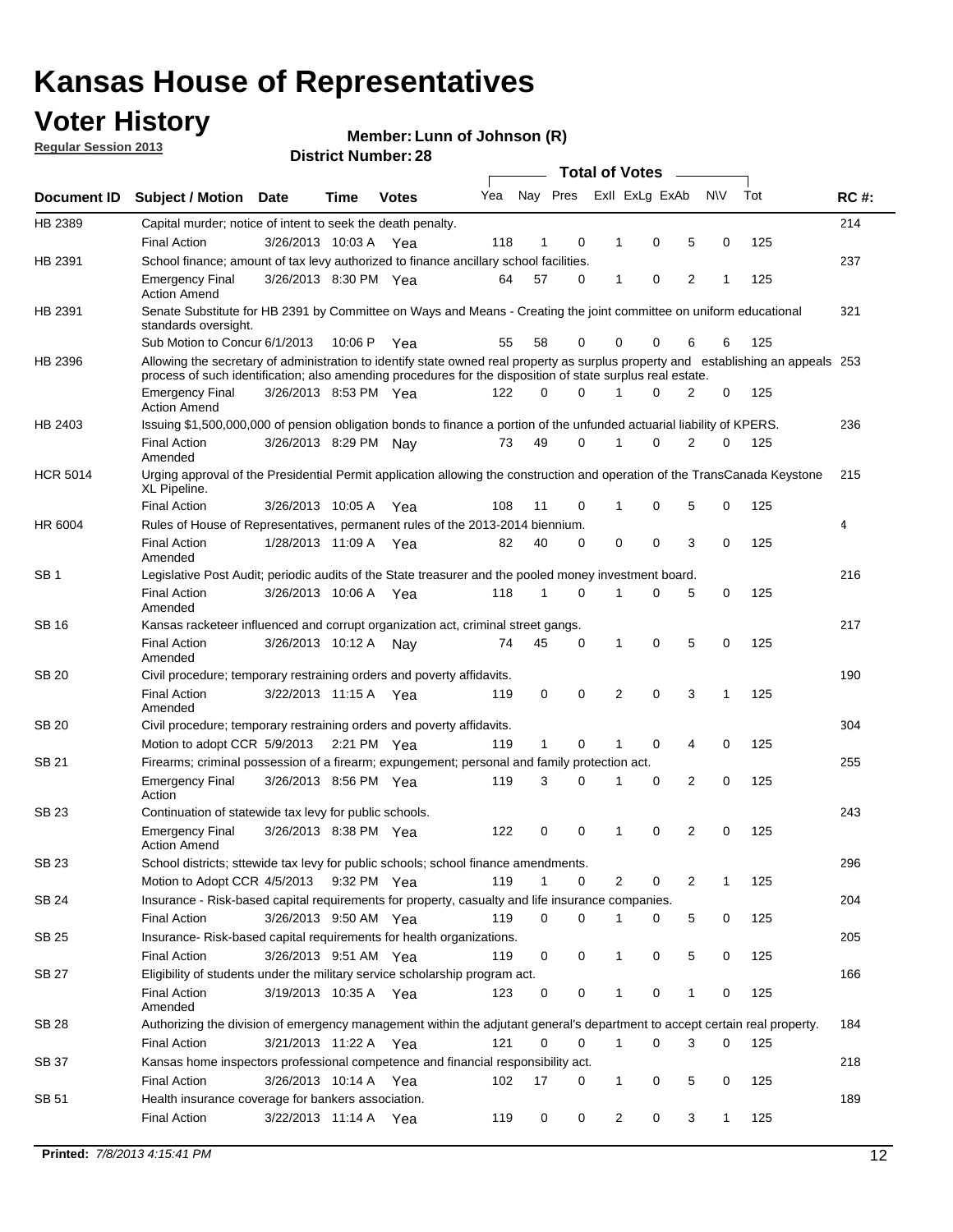#### **Voter History**

**Member: Lunn of Johnson (R)** 

**Regular Session 2013**

| Document ID  | <b>Subject / Motion Date</b>                                                                                                                                                                                                                                                                                                                                                                            |                                                                                                                   | Time        | <b>Votes</b> | Yea | Nay Pres |             | Exll ExLg ExAb |   |                | <b>NV</b>   | Tot | <b>RC#:</b> |
|--------------|---------------------------------------------------------------------------------------------------------------------------------------------------------------------------------------------------------------------------------------------------------------------------------------------------------------------------------------------------------------------------------------------------------|-------------------------------------------------------------------------------------------------------------------|-------------|--------------|-----|----------|-------------|----------------|---|----------------|-------------|-----|-------------|
| SB 52        | Mortgage interest rate cap increase.                                                                                                                                                                                                                                                                                                                                                                    |                                                                                                                   |             |              |     |          |             |                |   |                |             |     | 238         |
|              | <b>Emergency Final</b><br>Action                                                                                                                                                                                                                                                                                                                                                                        | 3/26/2013 8:32 PM Yea                                                                                             |             |              | 120 | 2        | 0           |                | 0 | 2              | 0           | 125 |             |
| SB 56        | commissioners.                                                                                                                                                                                                                                                                                                                                                                                          | Transferring the recognition of county fair associations from the secretary of agriculture to the board of county |             |              |     |          |             |                |   |                |             |     |             |
|              | <b>Final Action</b><br>Amended                                                                                                                                                                                                                                                                                                                                                                          | 3/22/2013 11:21 A                                                                                                 |             | Yea          | 119 | 0        | 0           | 2              | 0 | 3              | 1           | 125 |             |
| SB 57        | Substitute for SB 57 by Committee on Agriculture - Agriculture; powers and duties of the department of agriculture relating to<br>poultry improvement plan and domesticated deer.                                                                                                                                                                                                                       |                                                                                                                   |             |              |     |          |             |                |   |                |             |     | 192         |
|              | Final Action Sub Bill 3/22/2013 11:24 A Yea<br>Amended                                                                                                                                                                                                                                                                                                                                                  |                                                                                                                   |             |              | 79  | 40       | 0           | 2              | 0 | 3              | 1           | 125 |             |
| SB 57        | Substitute for SB 57 by Committee on Agriculture - Agriculture; powers and duties of the department of agriculture relating to<br>poultry improvement plan, stockyards and domesticated deer.<br>Motion to adopt CCR 4/4/2013 2:18 PM Yea                                                                                                                                                               |                                                                                                                   |             |              | 80  | 42       | 0           | 1              | 0 | 2              | 0           | 125 | 262         |
| SB 58        | Sentencing for unlawful manufacturing of controlled substances.                                                                                                                                                                                                                                                                                                                                         |                                                                                                                   |             |              |     |          |             |                |   |                |             |     | 219         |
|              | <b>Final Action</b>                                                                                                                                                                                                                                                                                                                                                                                     | 3/26/2013 10:15 A                                                                                                 |             |              | 119 | 0        | 0           | 1              | 0 | 5              | 0           | 125 |             |
| <b>SB 59</b> | Attorney general; reward for information.                                                                                                                                                                                                                                                                                                                                                               |                                                                                                                   |             | Yea          |     |          |             |                |   |                |             |     | 193         |
|              | <b>Final Action</b>                                                                                                                                                                                                                                                                                                                                                                                     | 3/22/2013 11:25 A                                                                                                 |             |              | 119 | 0        | 0           | 2              | 0 | 3              | 1           | 125 |             |
| SB 62        | Making gas pipeline safety terminology consistent with federal regulations.                                                                                                                                                                                                                                                                                                                             |                                                                                                                   |             | Yea          |     |          |             |                |   |                |             |     | 163         |
|              | <b>Final Action</b>                                                                                                                                                                                                                                                                                                                                                                                     | 3/19/2013 10:32 A                                                                                                 |             |              | 123 | 0        | 0           | 1              | 0 | 1              | 0           | 125 |             |
| SB 63        |                                                                                                                                                                                                                                                                                                                                                                                                         |                                                                                                                   |             | Yea          |     |          |             |                |   |                |             |     | 246         |
|              | Elections; voting crimes, penalties and prosecution.<br><b>Emergency Final</b><br><b>Action Amend</b>                                                                                                                                                                                                                                                                                                   | 3/26/2013 8:42 PM Yea                                                                                             |             |              | 69  | 53       | $\mathbf 0$ | 1              | 0 | $\overline{2}$ | $\mathbf 0$ | 125 |             |
| SB 68        | Driver's license examinations; locations.                                                                                                                                                                                                                                                                                                                                                               |                                                                                                                   |             |              |     |          |             |                |   |                |             |     | 220         |
|              | <b>Final Action</b>                                                                                                                                                                                                                                                                                                                                                                                     | 3/26/2013 10:16 A                                                                                                 |             | Yea          | 116 | 3        | 0           | 1              | 0 | 5              | 0           | 125 |             |
| SB 69        | Motor vehicles; vehicle registration and license plates.                                                                                                                                                                                                                                                                                                                                                |                                                                                                                   |             |              |     |          |             |                |   |                |             |     | 167         |
|              | <b>Final Action</b>                                                                                                                                                                                                                                                                                                                                                                                     | 3/19/2013 10:37 A                                                                                                 |             | Yea          | 117 | 6        | 0           | 1              | 0 | $\mathbf{1}$   | 0           | 125 |             |
| SB 74        | Prison-made goods act; prohibiting prisoner production of manufactured or modular homes.                                                                                                                                                                                                                                                                                                                |                                                                                                                   |             |              |     |          |             |                |   |                |             |     | 221         |
|              | <b>Final Action</b>                                                                                                                                                                                                                                                                                                                                                                                     | 3/26/2013 10:19 A                                                                                                 |             | Yea          | 87  | 32       | 0           | 1              | 0 | 5              | 0           | 125 |             |
| SB 75        | Record requirements and civil penalties relating to sales of plastic bulk merchandise containers.                                                                                                                                                                                                                                                                                                       |                                                                                                                   |             |              |     |          |             |                |   |                |             |     | 222         |
|              | <b>Final Action</b>                                                                                                                                                                                                                                                                                                                                                                                     | 3/26/2013 10:21 A                                                                                                 |             | Yea          | 101 | 18       | 0           | 1              | 0 | 5              | 0           | 125 |             |
| SB 81        | Open records; requests for criminal justice information; restriction of certain officials' information from publicly accessible<br>records.                                                                                                                                                                                                                                                             |                                                                                                                   |             |              |     |          |             |                |   |                |             |     | 194         |
|              | <b>Final Action</b><br>Amended                                                                                                                                                                                                                                                                                                                                                                          | 3/22/2013 11:27 A                                                                                                 |             | Yea          | 119 | 0        | 0           | 2              | 0 | 3              |             | 125 |             |
| <b>SB83</b>  | House Substitute for SB 83 by Committee on Taxation - Income tax deductions and modifications; severance tax; sales tax;<br>delinquent tax liabilities.                                                                                                                                                                                                                                                 |                                                                                                                   |             |              |     |          |             |                |   |                |             |     | 187         |
|              | Final Action Sub Bill 3/21/2013 11:30 A Yea                                                                                                                                                                                                                                                                                                                                                             |                                                                                                                   |             |              | 96  | 25       | 0           | 1              | 0 | 3              | 0           | 125 |             |
| SB 83        | House Substitute for SB 83 by Committee on Taxation--Income tax deductions and modifications; severance tax; sales tax and 260<br>compensating use tax, preseumptions relating to nexus; property tax, exemptions, new automobile manufacturinge property;<br>taxation of watercraft; leased commercial and industrial property appeals; correction of clerical errors.<br>Motion to adopt CCR 4/3/2013 |                                                                                                                   | 10:35 A Yea |              | 104 | 15       | 0           | $\mathbf{1}$   | 0 | 3              | 2           | 125 |             |
| SB 84        | House Substitute for SB 84 by Committee on Taxation - Reduction to state income tax rates based on selected actual state                                                                                                                                                                                                                                                                                |                                                                                                                   |             |              |     |          |             |                |   |                |             |     | 188         |
|              | general fund receipts computations; distribution of revenues from sales and compensating use tax; reduction of<br>Final Action Sub Bill 3/21/2013 11:34 A Yea                                                                                                                                                                                                                                           |                                                                                                                   |             |              | 82  | 39       | $\Omega$    |                | 0 | 3              | $\Omega$    | 125 |             |
| SB 84        | Amended<br>House Substitute for SB 84 -- Reduction to state income tax rates based on selected actual state general fund receipts                                                                                                                                                                                                                                                                       |                                                                                                                   |             |              |     |          |             |                |   |                |             |     | 317         |
|              | computations; reduction of itemized deductions.<br>Motion to adopt CCR 5/28/2013 2:32 PM Yea                                                                                                                                                                                                                                                                                                            |                                                                                                                   |             |              | 42  | 71       | 0           |                | 0 | 9              | 2           | 125 |             |
| SB 84        | House Substitute for SB 84 -- Reduction to state income tax rates based on selected actual state general fund receipts                                                                                                                                                                                                                                                                                  |                                                                                                                   |             |              |     |          |             |                |   |                |             |     | 319         |
|              | computations; reduction of itemized deductions.<br>Motion to adopt CCR 5/30/2013 9:14 PM Nay                                                                                                                                                                                                                                                                                                            |                                                                                                                   |             |              | 18  | 94       | 0           |                | 0 | 9              | 3           | 125 |             |
| SB 85        | Motor vehicle insurance; providing proof of insurance by cellular phone or portable electronic device.                                                                                                                                                                                                                                                                                                  |                                                                                                                   |             |              |     |          |             |                |   |                |             |     | 175         |
|              | <b>Final Action</b>                                                                                                                                                                                                                                                                                                                                                                                     | 3/20/2013 10:25 A Yea                                                                                             |             |              | 123 | 0        | $\Omega$    |                | 0 | 1              | 0           | 125 |             |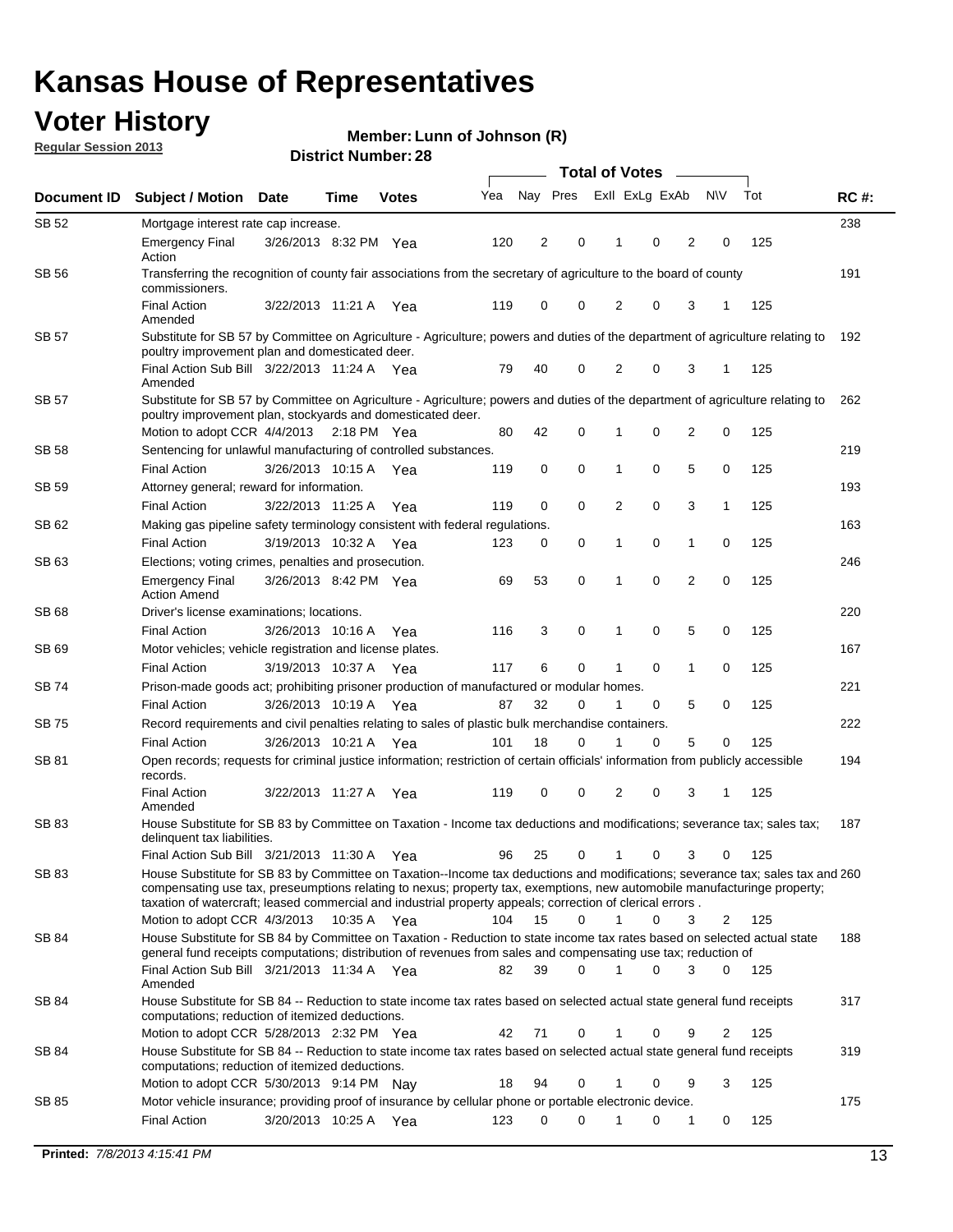### **Voter History**

**Regular Session 2013**

#### **Member: Lunn of Johnson (R)**

| Document ID   |                                                                                                       |                                                    |         |                                                                    |     |                |   |                |   |                |              |     |             |  |  |
|---------------|-------------------------------------------------------------------------------------------------------|----------------------------------------------------|---------|--------------------------------------------------------------------|-----|----------------|---|----------------|---|----------------|--------------|-----|-------------|--|--|
|               | <b>Subject / Motion Date</b>                                                                          |                                                    | Time    | <b>Votes</b>                                                       | Yea | Nay Pres       |   | Exll ExLg ExAb |   |                | <b>NV</b>    | Tot | <b>RC#:</b> |  |  |
| <b>SB 88</b>  | Increasing the children's advocacy center assessment fee.                                             |                                                    |         |                                                                    |     |                |   |                |   |                |              |     | 223         |  |  |
|               | <b>Final Action</b><br>Amended                                                                        | 3/26/2013 10:22 A                                  |         | Yea                                                                | 118 | 1              | 0 | 1              | 0 | 5              | 0            | 125 |             |  |  |
| SB 96         | Motor vehicles; counties with multiple registration facilities; additional registration fee.          |                                                    |         |                                                                    |     |                |   |                |   |                |              |     | 224         |  |  |
|               | <b>Final Action</b><br>Amended                                                                        | 3/26/2013 10:24 A Yea                              |         |                                                                    | 106 | 12             | 0 | 1              | 0 | 5              | 1            | 125 |             |  |  |
| SB 96         | Additional motor vehicle registration fees.                                                           |                                                    |         |                                                                    |     |                |   |                |   |                |              |     | 263         |  |  |
|               | Motion to adopt CCR 4/4/2013 2:21 PM                                                                  |                                                    |         | Yea                                                                | 114 | 8              | 0 | 1              | 0 | 2              | 0            | 125 |             |  |  |
| SB 102        | Requiring the state treasurer to provide a list of daily deposits to the secretary of administration. |                                                    |         |                                                                    |     |                |   |                |   |                |              |     | 195         |  |  |
|               | <b>Final Action</b><br>Amended                                                                        | 3/22/2013 11:28 A Yea                              |         |                                                                    | 119 | 0              | 0 | 2              | 0 | 3              | $\mathbf{1}$ | 125 |             |  |  |
| SB 102        | Enacting the second amendment protection act.                                                         |                                                    |         |                                                                    |     |                |   |                |   |                |              |     |             |  |  |
|               | Motion to Adopt CCR 4/5/2013                                                                          |                                                    |         | 0<br>2<br>0<br>2<br>125<br>96<br>24<br>$\mathbf{1}$<br>9:20 PM Yea |     |                |   |                |   |                |              |     |             |  |  |
| SB 111        | Establishing Native American legislative day at the capitol; awarding of high school diplomas.        |                                                    |         |                                                                    |     |                |   |                |   |                |              |     |             |  |  |
|               | Emergency Final<br><b>Action Amend</b>                                                                | 3/26/2013 8:41 PM Yea                              |         |                                                                    | 122 | 0              | 0 |                | 0 | 2              | 0            | 125 |             |  |  |
| <b>SB 113</b> | Credit unions; changes in certain loan limitations.                                                   |                                                    |         |                                                                    |     |                |   |                |   |                |              |     | 234         |  |  |
|               | <b>Emergency Final</b><br>Action                                                                      | 3/26/2013 8:25 PM Yea                              |         |                                                                    | 122 | 0              | 0 | 1              | 0 | $\overline{2}$ | 0            | 125 |             |  |  |
| <b>SB 118</b> | Relating to law enforcement reporting and investigation of missing persons.                           |                                                    |         |                                                                    |     |                |   |                |   |                |              |     | 225         |  |  |
|               | <b>Final Action</b>                                                                                   | 3/26/2013 10:25 A Yea                              |         |                                                                    | 119 | 0              | 0 | 1              | 0 | 5              | 0            | 125 |             |  |  |
| SB 120        | Enacting the Kansas farmers' market promotion act.                                                    |                                                    |         |                                                                    |     |                |   |                |   |                |              |     | 196         |  |  |
|               | <b>Final Action</b><br>Amended                                                                        | 3/22/2013 11:31 A Yea                              |         |                                                                    | 68  | 51             | 0 | 2              | 0 | 3              | 1            | 125 |             |  |  |
| SB 122        | Kansas administrative procedure act; service of order or notice.                                      |                                                    |         |                                                                    |     |                |   |                |   |                |              |     | 226         |  |  |
|               | <b>Final Action</b><br>Amended                                                                        | 3/26/2013 10:26 A                                  |         | Yea                                                                | 119 | 0              | 0 | 1              | 0 | 5              | 0            | 125 |             |  |  |
| SB 122        | Elections; unauthorized voting disclosures.                                                           |                                                    |         |                                                                    |     |                |   |                |   |                |              |     |             |  |  |
|               | Motion to Adopt CCR 4/5/2013 6:23 PM                                                                  |                                                    |         | Yea                                                                | 89  | 31             | 0 | 2              | 0 | 2              | 1            | 125 |             |  |  |
| SB 124        | Amending the Kansas restraint of trade act.                                                           |                                                    |         |                                                                    |     |                |   |                |   |                |              |     | 227         |  |  |
|               | <b>Final Action</b><br>Amended                                                                        | 3/26/2013 10:27 A                                  |         | Yea                                                                | 116 | $\overline{c}$ | 1 | 1              | 0 | 5              | 0            | 125 |             |  |  |
| SB 124        |                                                                                                       | 273<br>Amending the Kansas restraint of trade act. |         |                                                                    |     |                |   |                |   |                |              |     |             |  |  |
|               | Motion to Adopt CCR 4/5/2013                                                                          |                                                    | 11:06 A | Yea                                                                | 97  | 23             | 0 | 2              | 0 | 2              | 1            | 125 |             |  |  |
| <b>SB 128</b> | Career technical education incentive program amendments.                                              |                                                    |         |                                                                    |     |                |   |                |   |                |              |     | 168         |  |  |
|               | <b>Final Action</b><br>Amended                                                                        | 3/19/2013 10:39 A                                  |         | Yea                                                                | 123 | 0              | 0 | 1              | 0 | 1              | 0            | 125 |             |  |  |
| <b>SB 129</b> | Bank commissioner: certain fees and hearing costs.                                                    |                                                    |         |                                                                    |     |                |   |                |   |                |              |     | 254         |  |  |
|               | <b>Emergency Final</b><br><b>Action Amend</b>                                                         | 3/26/2013 8:55 PM Yea                              |         |                                                                    | 110 | 12             | 0 | 1              | 0 | 2              | 0            | 125 |             |  |  |
| SB 129        | Mortgage interest rate cap increase.                                                                  |                                                    |         |                                                                    |     |                |   |                |   |                |              |     | 272         |  |  |
|               | Motion to Adopt CCR 4/5/2013                                                                          |                                                    | 10:42 A | Yea                                                                | 121 | 0              | 0 | 2              | 0 | 2              | 0            | 125 |             |  |  |
| SB 135        | Transferring boiler inspection duties from the department of labor to the state fire marshal.         |                                                    |         |                                                                    |     |                |   |                |   |                |              |     | 228         |  |  |
|               | <b>Final Action</b>                                                                                   | 3/26/2013 10:28 A Yea                              |         |                                                                    | 114 | 5              | 0 | 1              | 0 | 5              | 0            | 125 |             |  |  |
| SB 136        | Providing veterans designation on driver's licenses and nondriver identification cards.               |                                                    |         |                                                                    |     |                |   |                |   |                |              |     | 244         |  |  |
|               | <b>Emergency Final</b><br><b>Action Amend</b>                                                         | 3/26/2013 8:39 PM Yea                              |         |                                                                    | 119 | 3              | 0 | 1              | 0 | $\overline{2}$ | 0            | 125 |             |  |  |
| SB 139        | Kansas money transmitter act.                                                                         |                                                    |         |                                                                    |     |                |   |                |   |                |              |     | 229         |  |  |
|               | <b>Final Action</b>                                                                                   | 3/26/2013 10:30 A                                  |         | Yea                                                                | 117 | $\mathbf{1}$   | 1 | $\mathbf{1}$   | 0 | 5              | 0            | 125 |             |  |  |
| SB 142        | Abortion; concerning civil actions related to abortion.                                               |                                                    |         |                                                                    |     |                |   |                |   |                |              |     | 241         |  |  |
|               | <b>Emergency Final</b><br>Action                                                                      | 3/26/2013 8:36 PM Yea                              |         |                                                                    | 89  | 33             | 0 | 1              | 0 | 2              | 0            | 125 |             |  |  |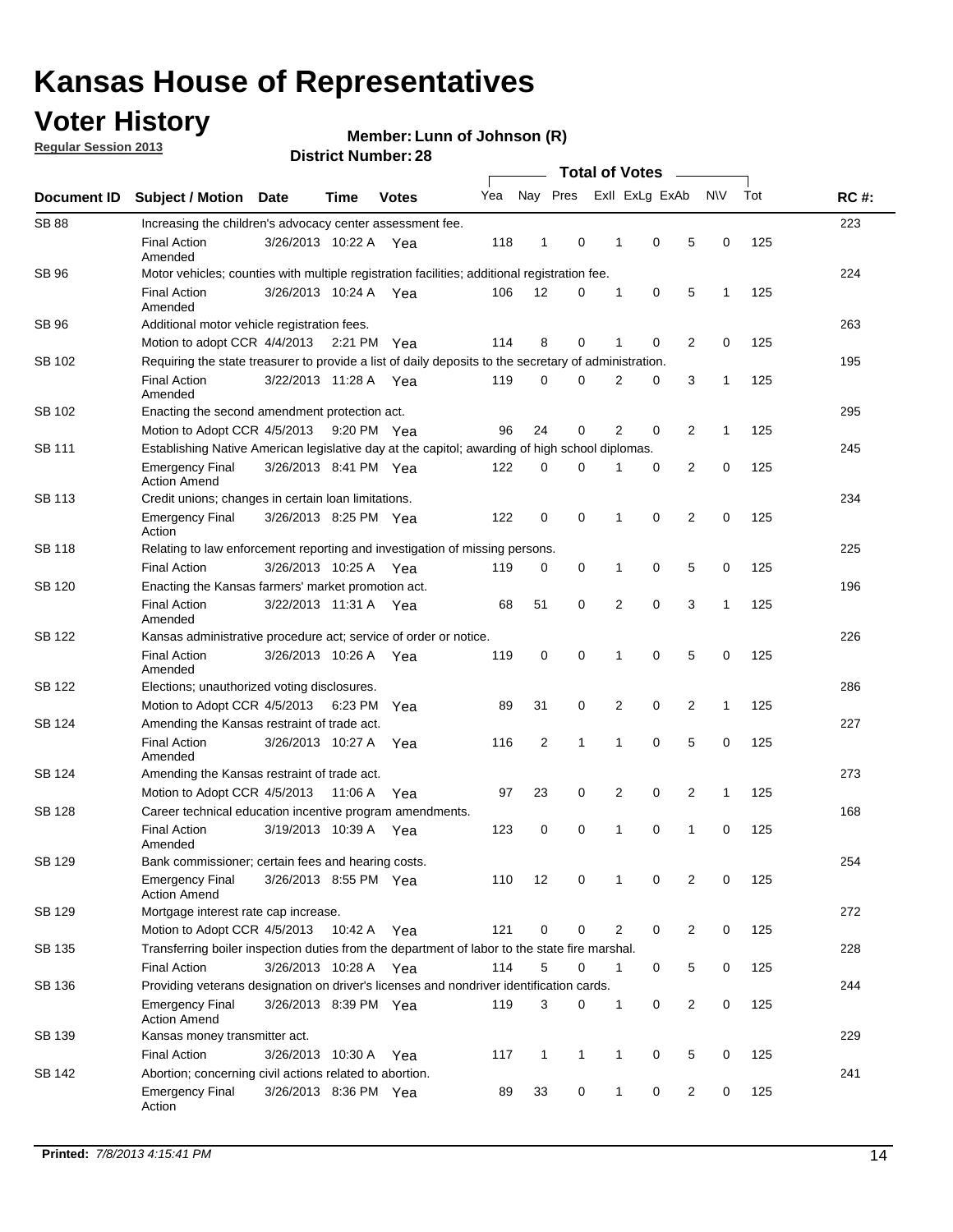#### **Voter History**

**Member: Lunn of Johnson (R)** 

**Regular Session 2013**

|                 |                                                                                                                                                                                                       |                                                                                                                                                                         |                       |              |     |          |             | <b>Total of Votes</b> |                |                |           |     |             |
|-----------------|-------------------------------------------------------------------------------------------------------------------------------------------------------------------------------------------------------|-------------------------------------------------------------------------------------------------------------------------------------------------------------------------|-----------------------|--------------|-----|----------|-------------|-----------------------|----------------|----------------|-----------|-----|-------------|
| Document ID     | <b>Subject / Motion</b>                                                                                                                                                                               | <b>Date</b>                                                                                                                                                             | Time                  | <b>Votes</b> | Yea | Nay Pres |             |                       | Exll ExLg ExAb |                | <b>NV</b> | Tot | <b>RC#:</b> |
| SB 149          | 239<br>Drug screening for recipients of cash assistance and unemployment benefits.                                                                                                                    |                                                                                                                                                                         |                       |              |     |          |             |                       |                |                |           |     |             |
|                 | <b>Emergency Final</b><br><b>Action Amend</b>                                                                                                                                                         | 3/26/2013 8:33 PM Yea                                                                                                                                                   |                       |              | 106 | 16       | 0           | 1                     | 0              | 2              | 0         | 125 |             |
| SB 164          | Relating to the director of vehicles regulating providers of motor vehicle functions.                                                                                                                 |                                                                                                                                                                         |                       |              |     |          |             |                       |                |                |           |     | 247         |
|                 | <b>Emergency Final</b><br><b>Action Amend</b>                                                                                                                                                         | 3/26/2013 8:43 PM Yea                                                                                                                                                   |                       |              | 117 | 5        | 0           | 1                     | 0              | 2              | 0         | 125 |             |
| SB 164          | Relating to the director of vehicles regulating providers of motor vehicle functions.                                                                                                                 |                                                                                                                                                                         |                       |              |     |          |             |                       |                |                |           |     | 268         |
|                 | Motion to adopt CCR 4/4/2013 5:32 PM Yea                                                                                                                                                              |                                                                                                                                                                         |                       |              | 111 | 9        | 0           | 1                     | 0              | 2              | 2         | 125 |             |
| SB 166          | Insurers supervision, rehabilitation and liquidation act; derivatives.                                                                                                                                |                                                                                                                                                                         |                       |              |     |          |             |                       |                |                |           |     | 206         |
|                 | <b>Final Action</b>                                                                                                                                                                                   | 3/26/2013 9:52 AM Yea                                                                                                                                                   |                       |              | 119 | 0        | $\mathbf 0$ | 1                     | 0              | 5              | 0         | 125 |             |
| SB 168          | Limiting nuisance actions against certain agricultural activities.                                                                                                                                    |                                                                                                                                                                         |                       |              |     |          |             |                       |                |                |           |     | 169         |
|                 | Final Action<br>Amended                                                                                                                                                                               | 3/19/2013 10:40 A Yea                                                                                                                                                   |                       |              | 111 | 12       | 0           | 1                     | 0              | 1              | 0         | 125 |             |
| SB 168          | Limiting nuisance actions against certain agricultural activities.                                                                                                                                    |                                                                                                                                                                         |                       |              |     |          |             |                       |                |                |           |     | 264         |
|                 | Motion to adopt CCR 4/4/2013                                                                                                                                                                          |                                                                                                                                                                         | $2:30 \text{ PM}$ Yea |              | 110 | 12       | 0           | 1                     | 0              | 2              | 0         | 125 |             |
| SB 171          | School districts; amendments to Kansas uniform financial accounting and reporting act.                                                                                                                |                                                                                                                                                                         |                       |              |     |          |             |                       |                |                |           |     | 248         |
|                 | <b>Emergency Final</b><br><b>Action Amend</b>                                                                                                                                                         | 3/26/2013 8:44 PM Yea                                                                                                                                                   |                       |              | 122 | 0        | 0           | 1                     | 0              | $\overline{2}$ | 0         | 125 |             |
| SB 171          | School districts; amendments to Kansas uniform financial accounting and reporting act.                                                                                                                |                                                                                                                                                                         |                       |              |     |          |             |                       |                |                |           |     | 285         |
|                 | Motion to Adopt CCR 4/5/2013 6:19 PM Yea                                                                                                                                                              |                                                                                                                                                                         |                       |              | 63  | 57       | 0           | 2                     | 0              | 2              |           | 125 |             |
| SB 171          | Appropriations for FY 2013, FY 2014, FY 2015, FY 2016, FY 2017 and FY 2018 for various state agencies; capital<br>improvement projects; claims against the state.                                     |                                                                                                                                                                         |                       |              |     |          |             |                       |                |                |           |     | 320         |
|                 | Motion to adopt CCR 6/1/2013 4:30 PM Yea                                                                                                                                                              |                                                                                                                                                                         |                       |              | 63  | 51       | 0           | 0                     | 0              | 8              | 3         | 125 |             |
| SB 187          |                                                                                                                                                                                                       | Establishing the workers compensation and employment security boards nominating committee; administrative law judge<br>appointment; workers compensation appeals board. |                       |              |     |          |             |                       |                |                |           |     | 242         |
|                 | <b>Emergency Final</b><br><b>Action Amend</b>                                                                                                                                                         | 3/26/2013 8:37 PM Yea                                                                                                                                                   |                       |              | 88  | 34       | 0           | 1                     | 0              | 2              | 0         | 125 |             |
| SB 187          | Amending workers compensation law provisions; establishing the workers compensation and employment security boards<br>nominating committee; notice requirements; workplace health and safety program. |                                                                                                                                                                         |                       |              |     |          |             |                       |                |                |           |     | 274         |
|                 | Motion to Adopt CCR 4/5/2013 11:26 A Yea                                                                                                                                                              |                                                                                                                                                                         |                       |              | 89  | 31       | 0           | 2                     | 0              | 3              | 0         | 125 |             |
| SB 199          | University of Kansas medical center; midwest center for stem cell therapy.                                                                                                                            |                                                                                                                                                                         |                       |              |     |          |             |                       |                |                |           |     | 235         |
|                 | <b>Emergency Final</b><br><b>Action Amend</b>                                                                                                                                                         | 3/26/2013 8:26 PM Yea                                                                                                                                                   |                       |              | 90  | 32       | 0           | 1                     | 0              | 2              | 0         | 125 |             |
| SB 199          | Health care; stem cell therapy and unused medications.                                                                                                                                                |                                                                                                                                                                         |                       |              |     |          |             |                       |                |                |           |     | 290         |
|                 | Motion to Adopt CCR 4/5/2013                                                                                                                                                                          |                                                                                                                                                                         | 7:52 PM Yea           |              | 90  | 30       | 0           | 2                     | 0              | $\overline{2}$ |           | 125 |             |
| SB 216          | Allowing a public building commission to acquire land for a municipal university similar to what such commission is currently<br>allowed to do for any state university.                              |                                                                                                                                                                         |                       |              |     |          |             |                       |                |                |           |     | 185         |
|                 | <b>Final Action</b>                                                                                                                                                                                   | 3/21/2013 11:23 A                                                                                                                                                       |                       | Yea          | 121 | 0        | 0           | 1                     | 0              | 3              | 0         | 125 |             |
| SB 246          | Reconciling amendments to certain statutes.                                                                                                                                                           |                                                                                                                                                                         |                       |              |     |          |             |                       |                |                |           |     | 315         |
|                 | <b>Emergency Final</b><br>Action                                                                                                                                                                      | 5/23/2013 2:14 PM Yea                                                                                                                                                   |                       |              | 111 | 0        | 0           | 1                     | 0              | 8              | 5         | 125 |             |
| <b>SCR 1604</b> | Joint rules for the Senate and House of Representatives, 2013-2014.                                                                                                                                   |                                                                                                                                                                         |                       |              |     |          |             |                       |                |                |           |     | 5           |
|                 | <b>Final Action</b><br>Amended                                                                                                                                                                        | 1/28/2013 11:12 A Yea                                                                                                                                                   |                       |              | 81  | 41       | 0           | 0                     | 0              | 3              | 0         | 125 |             |
| <b>SCR 1606</b> | Honoring pregnancy maintenance resource centers.                                                                                                                                                      |                                                                                                                                                                         |                       |              |     |          |             |                       |                |                |           |     | 240         |
|                 | Emergency Final<br>Action                                                                                                                                                                             | 3/26/2013 8:34 PM Yea                                                                                                                                                   |                       |              | 122 | 0        | 0           | 1                     | 0              | 2              | 0         | 125 |             |